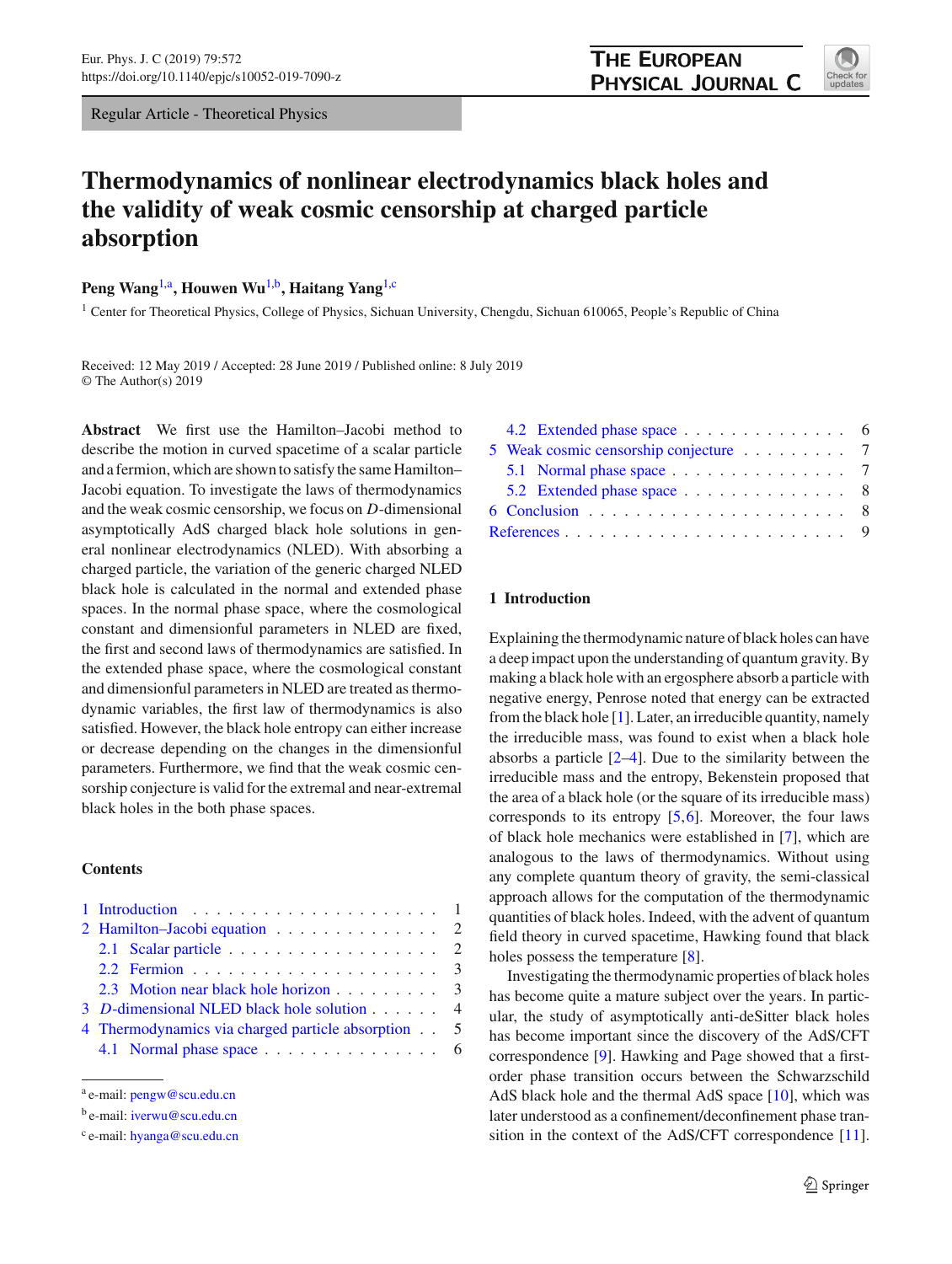There has been much interest in studying the thermodynamics and phase structure of AdS black holes [\[12](#page-8-11)[–16](#page-8-12)]. Recently, the asymptotically AdS black holes have also been studied in the context of the extended phase space thermodynamics, where the cosmological constant is interpreted as a thermodynamic pressure [\[17,](#page-8-13)[18\]](#page-8-14). The *P*–*V* criticality study and thermodynamics have been explored for various AdS black holes in the extended phase space  $[19–26]$  $[19–26]$ , where some intriguing phase behavior, e.g., reentrant phase transitions, tricritical points, was found to be present. Therefore, studying the thermodynamics and phase structure of black holes in both the normal and extended phase spaces is important and interesting.

The weak cosmic censorship conjecture asserts that singularities are always hidden by event horizons in any real physical process from regular initial conditions and cannot be seen by the observers at the future null infinity [\[1\]](#page-8-1). To test the validity of the weak cosmic censorship conjecture, Wald attempted to overcharge or overspin an extremal Kerr– Newman black hole by throwing a test particle into the black hole [\[27](#page-9-1)]. However, for the particle with sufficient charge or angular momentum to overcharge or overspin the black hole, the black hole can not capture it because of the electromagnetic or centrifugal repulsion force. On the other hand, it was found that near-extremal charged/rotating black holes could be overcharged/overspun by absorbing a particle [\[28](#page-9-2)– [30\]](#page-9-3). However, subsequent researches showed that the weak cosmic censorship conjecture might be still valid for these black holes with consideration of the backreaction and selfforce effects [\[31](#page-9-4)[–36](#page-9-5)]. Since there is still a lack of the general proof of the weak cosmic censorship conjecture, its validity has been tested in various black holes [\[37](#page-9-6)[–60](#page-9-7)]. In particular, the thermodynamics and the weak cosmic censorship conjecture have been considered for a *D*-dimensional Reissner– Nordstrom (RN)-AdS black via the charged particle absorption in the extended phase space [\[61](#page-10-0)]. It showed that the first law of thermodynamics and the weak cosmic censorship conjecture are satisfied while the second law of thermodynamics is violated near extremality. It is noteworthy that the second law of thermodynamics is always valid for a RN-AdS black hole in the normal phase space.

If quantum corrections are considered, nonlinear terms are usually added to the Maxwell Lagrangian, which is an effective model, namely the nonlinear electrodynamics (NLED). In the Einstein-NLED theory, various NLED charged black hole solutions were derived and discussed in a number of papers [\[62](#page-10-1)[–71](#page-10-2)] (for a brief review see [\[72](#page-10-3)]). A globally regular NLED black hole solution with nonzero electric charge can be constructed, which requires that the NLED Lagrangian is strongly non-Maxwell in the weak field limit [\[73](#page-10-4),[74](#page-10-5)]. Specifically, the thermodynamics of NLED black holes has been considered in the literature, e.g., power Maxwell invariant black holes [\[75](#page-10-6),[76](#page-10-7)], non-linear magneticcharged dS black holes [\[77\]](#page-10-8), Born–Infeld AdS black holes [\[78](#page-10-9)[–92](#page-10-10)], Born–Infeld black holes in a cavity [\[93\]](#page-10-11). The general *D*-dimensional, asymptotically flat or AdS, NLED charged black hole solutions were obtained in [\[94\]](#page-10-12), where the black holes' structural and thermodynamic properties were carefully analyzed. In particular, the first law of black hole thermodynamics and the Smarr formula in the normal phase space were given there. However, to the best of our knowledge, the laws of thermodynamics in the extended phase space and the weak cosmic censorship conjecture have not been discussed in the context of a general *D*-dimensional NLED-AdS black hole.

In this paper, we extend the analysis of  $[61]$  $[61]$  (a RN-AdS black hole) to study the thermodynamics and the weak cosmic censorship conjecture for a *D*-dimensional AdS, NLED charged black hole in the normal and extended phase spaces. Our results are NLED model independent and show that the results of [\[61\]](#page-10-0) are quite robust against the corrections from NLED. The rest of this paper is organized as follows. In Sect. [2,](#page-1-0) we derive the Hamilton–Jacobi equation for a particle in curved spacetime and discuss its motion around the black hole horizon. In Sect. [3,](#page-3-0) we review the *D*-dimensional NLED charged AdS black hole solution to lay the ground for studying the thermodynamics of the black hole and the weak cosmic censorship in the following sections. In Sect. [4,](#page-4-0) the thermodynamics of the black hole are discussed in the normal and extended phase spaces. We test the weak cosmic censorship conjecture in Sect. [5.](#page-6-0) We summarize our results in Sect. [6.](#page-7-1) For simplicity, we set  $G = \hbar = c = k_B = 1$  in this paper.

#### <span id="page-1-0"></span>**2 Hamilton–Jacobi equation**

In [\[95](#page-11-0)], we have already derived the Hamilton–Jacobi equations for a scalar particle and a fermion in a curved spacetime background under an electric potential  $A_{\mu}$  and showed that these Hamilton–Jacobi equations have the same form. Here, we first briefly review the derivation of the Hamilton–Jacobi equation. After the Hamilton–Jacobi equation is obtained, the motion of the particle near the horizon of a charged black hole is discussed. In this section, we temporarily restore  $\hbar$  to keep the track of the leading term of the WKB expansion.

## <span id="page-1-1"></span>2.1 Scalar particle

<span id="page-1-2"></span>In a semiclassical approximation, the Hamilton–Jacobi equation for a scalar particle is the lowest order of the WKB expansion of the corresponding Klein–Gordon equation. In curved spacetime, for a scalar particle of mass *m* and charge *q*, the Klein–Gordon equation is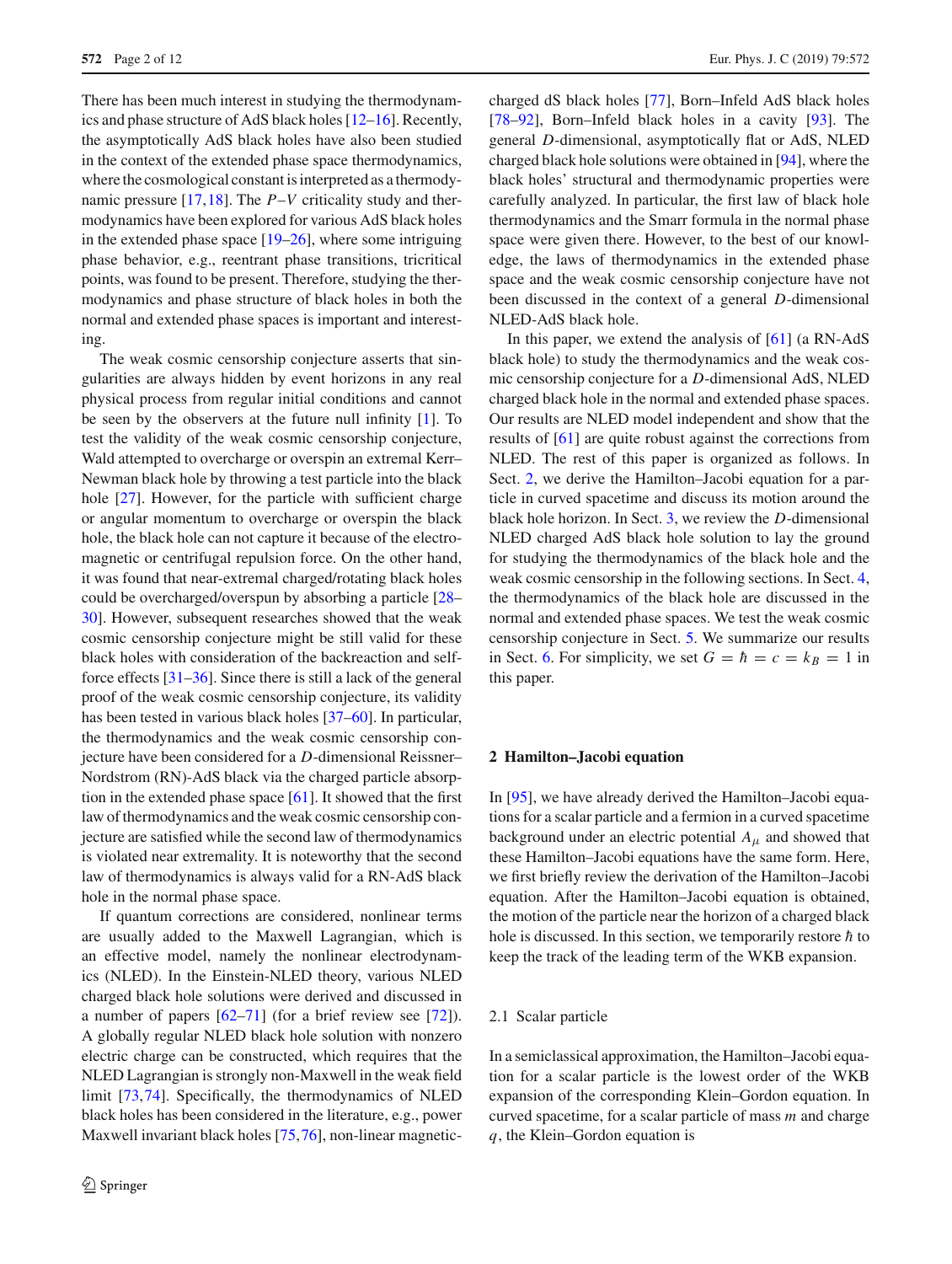$$
\left(\nabla^{\mu} - \frac{i q A^{\mu}}{\hbar}\right) \left(\nabla_{\mu} - \frac{i q A_{\mu}}{\hbar}\right) \phi + \frac{m^2}{\hbar^2} \phi = 0, \qquad (1)
$$

where  $\nabla_{\mu}$  is the covariant derivative, and  $A_{\mu}$  is the electromagnetic potential. Assuming the WKB ansatz for  $\phi$ :

$$
\phi = A \exp\left(\frac{iI}{\hbar}\right),\tag{2}
$$

where *A* is a slowly varying amplitude, one can expand Eq. [\(1\)](#page-1-2) in powers of  $\hbar$  and finds that the lowest order term is

$$
\left(\partial^{\mu}I - qA^{\mu}\right)\left(\partial_{\mu}I - qA_{\mu}\right) = m^{2}.
$$
\n(3)

which is the Hamilton–Jacobi equation.

<span id="page-2-0"></span>2.2 Fermion

In curved spacetime, the Dirac equation for a spin- $1/2$ fermion of the mass *m* and the charge *q* takes on the form as

$$
i\gamma_{\mu}\left(\partial^{\mu}+\Omega^{\mu}-\frac{iqA^{\mu}}{\hbar}\right)\psi-\frac{m}{\hbar}\psi=0,
$$
\n(4)

where  $\Omega_{\mu} \equiv \frac{i}{2} \omega_{\mu}^{ab} \Sigma_{ab}$ ,  $\Sigma_{ab}$  is the Lorentz spinor generator,  $\omega_{\mu}^{ab}$  is the spin connection and  $\{\gamma_{\mu}, \gamma_{\nu}\} = 2g_{\mu\nu}$ . The Greek indices are raised and lowered by the curved metric  $g_{\mu\nu}$ , while the Latin indices are governed by the flat metric  $\eta_{ab}$ . To obtain the Hamilton–Jacobi equation for the fermion, the WKB ansatz for  $\psi$  is assumed as

$$
\psi = \exp\left(\frac{iI}{\hbar}\right)v,\tag{5}
$$

<span id="page-2-4"></span>where  $v$  is a slowly varying spinor amplitude. Substituting Eq. [\(5\)](#page-2-2) into Eq. [\(4\)](#page-2-3), we find that the lowest order term of  $\hbar$ is

$$
\gamma_{\mu} \left( \partial^{\mu} I - q A^{\mu} \right) v = -mv, \tag{6}
$$

which is the Hamilton–Jacobi equation for the fermion. Mul-tiplying both sides of Eq. [\(6\)](#page-2-4) from the left by  $\gamma_v$  ( $\partial^v I + eA^v$ ) and then using Eq.  $(6)$  to simplify the RHS, one obtains

$$
\gamma_{\nu} \left( \partial^{\nu} I - q A^{\nu} \right) \gamma_{\mu} \left( \partial^{\mu} I - q A^{\mu} \right) v = m^2 v. \tag{7}
$$

Using  $\{\gamma_{\mu}, \gamma_{\nu}\} = 2g_{\mu\nu}$ , we have

$$
\left[\left(\partial^{\mu}I - qA^{\mu}\right)\left(\partial_{\mu}I - qA_{\mu}\right) - m^{2}\right]v = 0.
$$
\n(8)

Since  $v$  is nonzero, the Hamilton–Jacobi equation reduces to

$$
\left(\partial^{\mu} I - q A^{\mu}\right) \left(\partial_{\mu} I - q A_{\mu}\right) = m^{2},\tag{9}
$$

which is the same as the Hamilton–Jacobi equation for a scalar.

## <span id="page-2-1"></span>2.3 Motion near black hole horizon

<span id="page-2-5"></span>To include a broader class, we consider a *D*-dimensional static black hole with the line element

<span id="page-2-6"></span>
$$
ds^{2} = -f(r) dt^{2} + \frac{1}{f(r)} dr^{2} + C(r^{2}) h_{ab}(x) dx^{a} dx^{b},
$$
\n(10)

where  $a, b = 1, \ldots, D - 2$ . We also assume that there is a presence of electromagnetic potential  $A_\mu$  with the following ansatz

$$
A_{\mu} = A_t(r) \, \delta_{\mu t},\tag{11}
$$

<span id="page-2-3"></span>which means that the black hole is electrically charged. Suppose that the outermost horizon of the black hole is at  $r = r_+$ , which gives that  $f(r_+) = 0$  and  $f(r) > 0$  for  $r > r_+$ .

In the metric  $(10)$ , the Hamilton–Jacobi equation  $(3)$ reduces to

$$
-\frac{(\partial_t I - qA_t)^2}{f(r)} + f(r)(\partial_r I)^2 + \frac{h^{ab}(x)\partial_a I \partial_b I}{C(r^2)} = m^2,
$$
\n(12)

<span id="page-2-2"></span>where  $h^{ab}h_{bc} = \delta_c^a$ . Since *I* is the classical action,  $E =$  $-\partial_t I$  is the conserved energy of the particle. To solve the Hamilton–Jacobi equation, we can employ the following ansatz

$$
I = -Et + W(r) + \Theta(x). \tag{13}
$$

The method of separation of variables gives the differential equation for  $\Theta(x)$ 

$$
h^{ab}(x)\,\partial_a\Theta\left(x\right)\partial_b\Theta\left(x\right)=\lambda,\tag{14}
$$

where  $\lambda$  is a constant. On the other hand, the differential equation for *W* (*r*) can lead to

<span id="page-2-7"></span>
$$
E = -qA_t(r) + \sqrt{f(r)\left[m^2 + \frac{\lambda}{C(r^2)}\right] + [P^r(r)]^2},
$$
\n(15)

where  $P^r(r) \equiv f(r) \partial_r W(r)$  is the radial momentum of the particle, and we choose the positive sign in front of the square root since the energy of the particle is required to be a positive value  $[2,4]$  $[2,4]$  $[2,4]$ . As noted in [\[96\]](#page-11-1),  $P^r(r)$  is finite and nonzero at  $r = r_+$ , which accounts for the Hawing radiation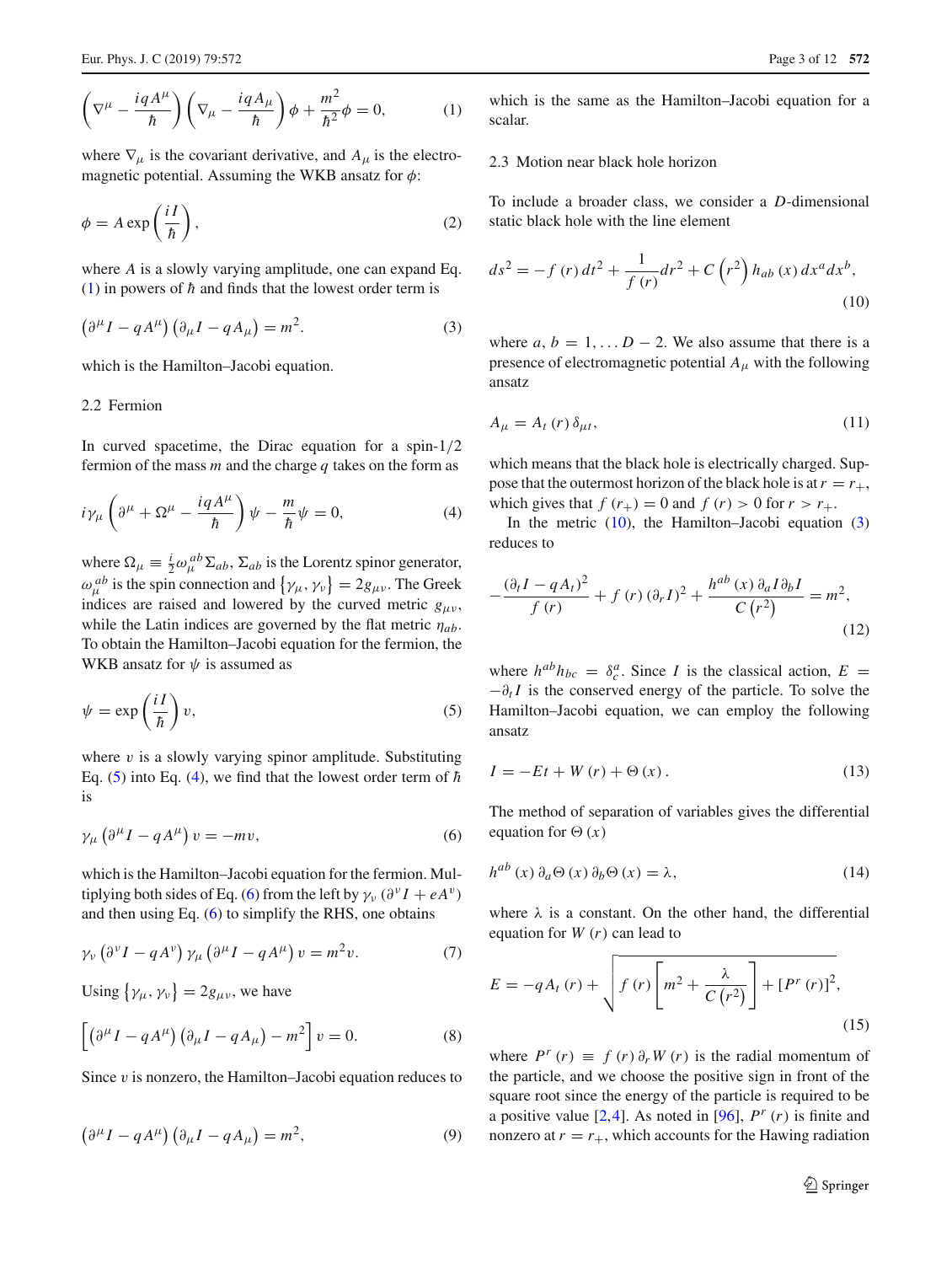modeled as a tunneling process. So very close to the outer horizon at  $r = r_+$ , Eq. [\(15\)](#page-2-7) becomes

$$
E = q\Phi + \left|P^r\left(r_+\right)\right|,\tag{16}
$$

where  $\Phi = -A_t(r_+)$  is the electric potential of the black hole. Equation [\(16\)](#page-3-1) relates the energy of the particle to the momentum and the potential energy near  $r = r_{+}$ .

## <span id="page-3-0"></span>**3** *D***-dimensional NLED black hole solution**

For general NLED theories, the four and higher-dimensional static and spherically symmetric black hole solutions with an electric field have already been given in [\[97,](#page-11-2)[98\]](#page-11-3) and [\[94](#page-10-12)], respectively. Here, we review the derivation of the *D*dimensional NLED charged black hole solution to introduce the black hole setup for the rest of the paper. Consider a *D*-dimensional model of gravity coupled to a nonlinear electromagnetic field  $A_\mu$  with the action given by

$$
S_{\text{Bulk}} = \int d^D x \sqrt{-g} \left[ \frac{R - 2\Lambda}{16\pi} + \frac{\mathcal{L}(s; a_i)}{4\pi} \right],\tag{17}
$$

where the cosmological constant  $\Lambda = -\frac{(D-1)(D-2)}{2l^2}$ , and *l* is the AdS radius. In the action [\(17\)](#page-3-2), we assume that the generic NLED Lagrangian  $\mathcal{L}(s; a_i)$  is a function of *s* and the dimensionful parameters  $a_i$ . The parameters  $a_i$  characterize the effects of nonlinearity in the NLED, and *s* is an independent nontrivial scalar using  $F_{\mu\nu} = \partial_{\mu} A_{\nu} - \partial_{\nu} A_{\mu}$ and none of its derivatives:

$$
s = -\frac{1}{4} F^{\mu\nu} F_{\mu\nu}.
$$
 (18)

Varying the action [\(17\)](#page-3-2) with respect to  $g_{\mu\nu}$  and  $A_{\mu}$ , we find that the equations of motion are

$$
R_{\mu\nu} - \frac{1}{2} R g_{\mu\nu} - \frac{(D-1)(D-2)}{2l^2} g_{\mu\nu} = 8\pi T_{\mu\nu},
$$
  

$$
\nabla_{\mu} G^{\mu\nu} = 0,
$$
 (19)

where  $T_{\mu\nu}$  is the energy–momentum tensor:

$$
T_{\mu\nu} = \frac{1}{4\pi} \left[ g_{\mu\nu} \mathcal{L} \left( s; a_i \right) + \frac{\partial \mathcal{L} \left( s; a_i \right)}{\partial s} F_{\mu}^{\rho} F_{\nu\rho} \right]. \tag{20}
$$

Here, we define the auxiliary fields  $G^{\mu\nu}$  for later convenience:

$$
G^{\mu\nu} \equiv -\frac{\partial \mathcal{L}(s; a_i)}{\partial F_{\mu\nu}} = \frac{\partial \mathcal{L}(s; a_i)}{\partial s} F^{\mu\nu}.
$$
 (21)

<span id="page-3-1"></span>To construct a charged AdS black hole solution, we take the following ansatz for the metric and the NLED field

<span id="page-3-9"></span>
$$
ds^{2} = -f(r) dt^{2} + \frac{dr^{2}}{f(r)} + r^{2} d\Omega_{D-2}^{2},
$$
  
\n
$$
A_{\mu} dx^{\mu} = A_{t}(r) dt,
$$
\n(22)

where  $d\Omega_{D-2}^2$  is the metric on the unit (*D* − 2)-sphere. The equations of motion for *tt*-component of gravity and  $A_t(r)$ are

<span id="page-3-3"></span>
$$
-\frac{(D-2)(D-3)}{2}\frac{f(r)\left[-1+f(r)-\frac{D-1}{D-3}\frac{r^2}{l^2}+\frac{rf'(r)}{D-3}\right]}{r^2}
$$
  
= -2f(r)\left[\mathcal{L}(s; a\_i) + A'\_t(r) G^{rt}\right], (23)

<span id="page-3-5"></span><span id="page-3-4"></span>
$$
\[r^{D-2}G^{tr}\]' = 0,\tag{24}
$$

<span id="page-3-2"></span>respectively, where

$$
s = \frac{A_t'^2(r)}{2} \text{ and } G^{tr} = \frac{\partial \mathcal{L}(s, a_i)}{\partial s} A_t'(r).
$$
 (25)

<span id="page-3-6"></span>It can show that the rest equations of motion can be derived from Eqs.  $(23)$  and  $(24)$ . Solving Eq.  $(24)$  gives

$$
G^{tr} = \frac{\tilde{Q}}{r^{D-2}},\tag{26}
$$

<span id="page-3-10"></span>where  $\hat{Q}$  is a constant. From Eqs. [\(25\)](#page-3-5) and [\(26\)](#page-3-6),  $A'_t(r)$  is determined by

$$
\frac{\partial \mathcal{L}\left(A_t^2(r)/2; a_i\right)}{\partial s} A_t'(r) = \frac{\tilde{\mathcal{Q}}}{r^{D-2}}.
$$
\n(27)

Furthermore, integrating Eq. [\(23\)](#page-3-3) leads to

<span id="page-3-7"></span>
$$
f(r) = 1 - \frac{\tilde{M}}{r^{D-3}} + \frac{r^2}{l^2} - \frac{4}{D-2} \frac{1}{r^{D-3}}
$$

$$
\times \int_r^{\infty} r^{D-2} \left[ \mathcal{L} \left( \frac{A_t'^2(r)}{2}; a_i \right) - A_t'(r) \frac{\tilde{Q}}{r^{D-2}} \right] dr,
$$
(28)

where  $\tilde{M}$  is a constant. For large values of *r*, one finds that

<span id="page-3-8"></span>
$$
f(r) \approx 1 - \frac{\tilde{M}}{r^{D-3}} + \frac{r^2}{l^2} + \frac{2\tilde{Q}^2}{(D-2)(D-3)r^{2(D-3)}},
$$
\n(29)

which reduces to the metric of a *D*-dimensional RN-AdS black hole. The Hawking temperature of the black hole is given by

$$
T = \frac{f'(r_+)}{4\pi}.
$$
 (30)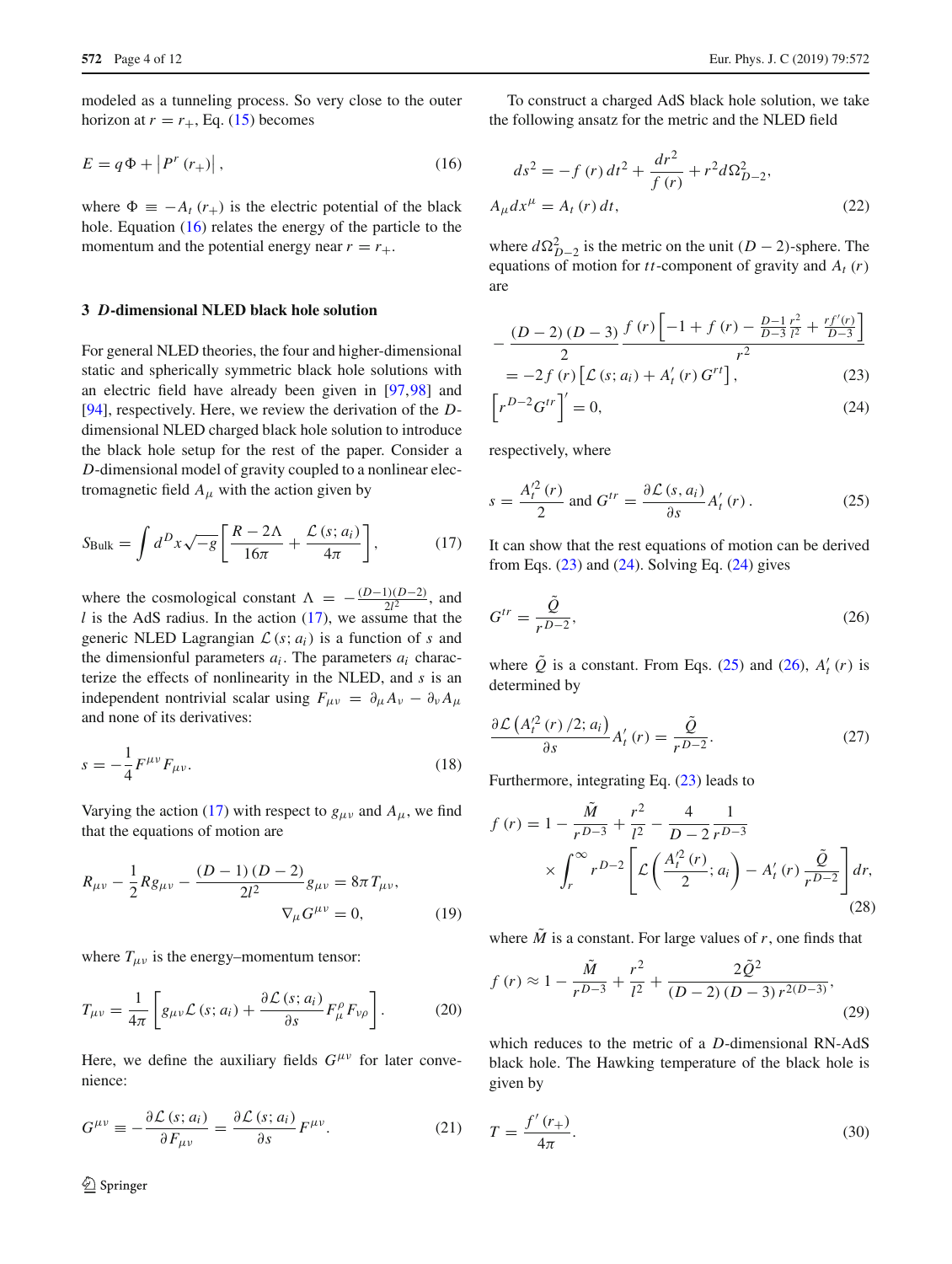#### At  $r = r_{+}$ , Eq. [\(23\)](#page-3-3) gives

<span id="page-4-4"></span>
$$
T = \frac{(D-3)}{4\pi r_+} \left\{ 1 + \frac{D-1}{D-3} \frac{r_+^2}{l^2} + \frac{4r_+^2}{(D-2)(D-3)} \times \left[ \mathcal{L} \left( \frac{A_t^2}{2} (r_+), a_i \right) - A_t' (r_+) \frac{\tilde{Q}}{r_+^{D-2}} \right] \right\}.
$$
 (31)

Since the black hole solution [\(28\)](#page-3-7) is asymptotically AdS, the asymptotic behavior of  $f(r)$  in Eq. [\(29\)](#page-3-8) can relate the constant *M*˜ to the black hole mass *M* [\[99\]](#page-11-4),

$$
M = \frac{D-2}{16\pi} \omega_{D-2} \tilde{M},\tag{32}
$$

with  $\omega_{D-2}$  being the volume of the unit (*D* − 2)-sphere:

$$
\omega_{D-2} = \frac{2\pi^{\frac{D-1}{2}}}{\Gamma(\frac{D-1}{2})}.
$$
\n(33)

The black hole charge *Q* can be expressed in terms of the constants *Q*. To do so, turning on an external current  $J^{\mu}$ gives an interaction term:

$$
S_I = \int d^D x \sqrt{-g} J^\mu A_\mu. \tag{34}
$$

The equation of motion for  $A_\mu$  then becomes

$$
\nabla_{\nu} G^{\mu\nu} = 4\pi J^{\mu}.
$$
\n(35)

The charge passing through a spacelike *t*-constant hypersurface  $\Sigma_t$  is given by

$$
Q = -\int_{\Sigma_l} J^{\mu} n_{\mu} d\Sigma, \tag{36}
$$

where  $n_{\mu}$  is the unit normal vector of  $\Sigma_t$ , and  $d\Sigma$  is the surface element on  $\Sigma_t$ . Using Stokes' theorem, we rewrite *Q* as an integral over the boundary of  $\Sigma_t$ , i.e., the (*D* − 2)sphere  $S^{D-2}$  at  $r = \infty$ ,

$$
Q = \frac{1}{8\pi} \oint_{S^{D-2}} G^{\mu\nu} dS_{\mu\nu} = \frac{\tilde{Q}}{4\pi} \omega_{D-2},
$$
 (37)

where Eqs. [\(26\)](#page-3-6) and [\(35\)](#page-4-1) are used, and  $dS_{\mu\nu}$  is the directed surface element on *SD*−2. The electrical potential measured with respect to the horizon is

$$
\Phi = \int_{r_+}^{\infty} A'_t(r) = -A_t(r_+), \qquad (38)
$$

where we fix the field  $A_t$  (*r*) at  $r = \infty$  to be zero. The electrostatic potential  $\Phi$  plays a role as the conjugated variable <span id="page-4-2"></span>to *Q* in black hole thermodynamics. The entropy of the black hole is one-quarter of the horizon area

$$
S = \frac{r_+^{D-2}\omega_{D-2}}{4}.\tag{39}
$$

Besides *s*, there exist other invariants built from  $F_{\mu\nu}$  using the totally antisymmetric Lorentz tensor  $\epsilon^{\mu_1\cdots\mu_D}$ . For example, in four-dimensional spacetime, one can have another invariant  $p = -\frac{1}{8} \epsilon^{\mu\nu\rho\sigma} F_{\mu\nu} F_{\rho\sigma}$ . The NLED Lagrangian can be a function of*s* and *p*. In fact, Born–Infeld electrodynamics is described by the Lagrangian density

$$
\mathcal{L}_{BI}(s, p; a) = \frac{1}{a} \left( 1 - \sqrt{1 - 2as - a^2 p^2} \right),\tag{40}
$$

where the coupling parameter *a* is related to the string tension  $\alpha'$  as  $a = (2\pi\alpha')^2$ . However, when a black hole ansatz has no magnetic charge, the invariant *p* always vanishes, and hence  $\mathcal{L}_{BI}$  (*s*, *p*; *a*) and  $\mathcal{L}_{BI}$  (*s*, 0; *a*) would give the same solution. Therefore, focusing on black hole solutions that are not magnetically charged, our results also apply to the NLED with a more general Lagrangian containing not only *s* but also other invariants that vanish for zero magnetic charge.

## <span id="page-4-1"></span><span id="page-4-0"></span>**4 Thermodynamics via charged particle absorption**

In this section, we investigate thermodynamics of the NLED black hole solution  $(22)$  by a charged particle entering the horizon. When the particle is absorbed by the black hole, the mass and charge of the black hole are varied due to the energy and charge conservation. Other thermodynamic variables (e.g., the entropy) would change accordingly. The aim of this section is to check whether the changes of the black hole thermodynamic variables satisfy the first and second law of thermodynamics in the normal and extended phase spaces. To do so, we first present some useful formulae:

$$
\frac{\partial f(r)}{\partial r}|_{r=r_{+}} = 4\pi T,
$$
\n
$$
\frac{\partial f(r)}{\partial M}|_{r=r_{+}} = -\frac{16\pi}{(D-2)\omega_{D-2}r_{+}^{D-3}},
$$
\n
$$
\frac{\partial f(r)}{\partial l}|_{r=r_{+}} = -\frac{2r_{+}^{2}}{l^{3}},
$$
\n
$$
\frac{\partial f(r)}{\partial Q}|_{r=r_{+}} = \frac{16\pi \Phi}{(D-2)\omega_{D-2}r_{+}^{D-3}},
$$
\n
$$
\frac{\partial f(r)}{\partial a_{i}}|_{r=r_{+}} = \frac{16\pi A_{i}}{(D-2)\omega_{D-2}r_{+}^{D-3}},
$$
\n(41)

<span id="page-4-3"></span>where  $A_i$  is defined in Eq. [\(53\)](#page-5-2), and Eq. [\(27\)](#page-3-10) are used to **obtain** ∂*f* (*r*) /∂  $Q|_{r=r_+}$  and ∂*f* (*r*) /∂ $a|_{r=r_+}$ .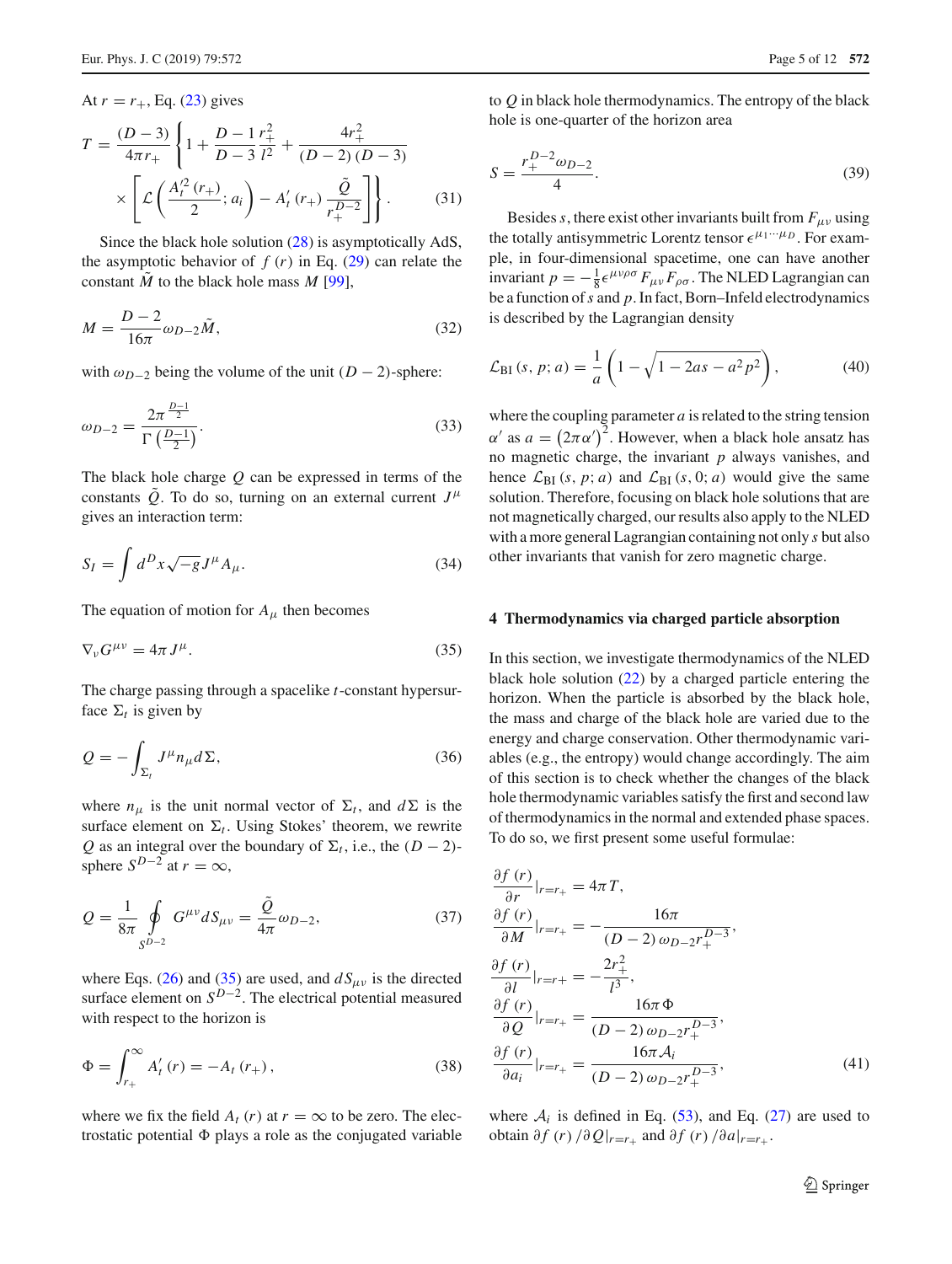## <span id="page-5-0"></span>4.1 Normal phase space

In the normal phase space, the AdS radius *l* and the parameters *ai* are fixed and not treated as thermodynamic variables. So the black hole mass *M* is the internal energy of the black hole. After the black hole absorbs a charged particle of the energy  $E$  and charge  $q$ , the state of the black hole changes from  $(M, Q)$  to  $(M + dM, Q + dQ)$ . The energy and charge conservation of the absorbing process gives

$$
dM = E \quad \text{and} \quad dQ = q,\tag{42}
$$

where  $E$  and  $q$  are related via Eq.  $(16)$ . To treat the particle as a test particle, we shall assume its energy *E* and charge *q* are small compared to those of the black hole,

$$
q = dQ \ll Q \quad \text{and} \quad E = dM \ll M. \tag{43}
$$

For the initial state  $(M, Q)$ , the outer horizon radius of the black hole  $r_{+}$  satisfies

$$
f(r_{+}; M, Q) = 0,
$$
\n(44)

where the parameters *M* and *Q* are temporarily put explicitly as arguments of the function  $f(r)$ . When the black hole mass and charge are varied, the outer horizon radius moves to  $r_{+}$  + *dr*+, which also satisfies

$$
f(r_{+} + dr_{+}; M + dM, Q + dQ) = 0.
$$
 (45)

So the infinitesimal changes in  $M$ ,  $Q$  and  $r_{+}$  are related by

$$
\frac{\partial f(r)}{\partial r}|_{r=r_{+}}dr_{+} + \frac{\partial f(r)}{\partial M}|_{r=r_{+}}dM + \frac{\partial f(r)}{\partial Q}|_{r=r_{+}}dQ = 0.
$$
\n(46)

<span id="page-5-3"></span>Using Eqs.  $(16)$ ,  $(39)$  and  $(41)$ , we find that the above equation reduces to

$$
\left|P^r\left(r_+\right)\right| = TdS.\tag{47}
$$

Therefore, the variation of entropy is

$$
dS = \frac{|P^r(r_+)|}{T} > 0,
$$
\n(48)

which means the second law of thermodynamics is always satisfied. Substituting Eq.  $(47)$  into Eq.  $(16)$ , we obtain

$$
dM = \Phi dQ + T dS, \tag{49}
$$

which is the first law of thermodynamics. Note that for the *D*-dimensional NLED charged black hole, the first law of thermodynamics in the normal phase space was already discussed in [\[94\]](#page-10-12).

#### <span id="page-5-1"></span>4.2 Extended phase space

Comparing with the first law of a usual thermodynamic system, one notes that there is an omission of a pressure volume term *PdV* in Eq. [\(49\)](#page-5-4). This observation motivates treating the cosmological constant as pressure associated with a black hole [\[17](#page-8-13)[,18](#page-8-14)]:

<span id="page-5-6"></span>
$$
P \equiv -\frac{\Lambda}{8\pi} = \frac{(D-1)(D-2)}{16\pi l^2}.
$$
 (50)

In this case, the mass of the black hole is no longer identified with internal energy, rather it is regarded as a gravitational version of chemical enthalpy. So the conjugate thermodynamic volume of the black hole is given by

$$
V = \frac{\partial M}{\partial P}.\tag{51}
$$

Using Eq. [\(28\)](#page-3-7) for  $f(r)$  and  $f(r_{+}) = 0$ , we find that the thermodynamic volume of the NLED black hole is

$$
V = \frac{\omega_{D-2}}{D-1} r_{+}^{D-1}.
$$
\n(52)

To satisfy the Smarr relation, we need to further enlarge the phase space by promoting any dimensionful parameter in the theory to a thermodynamic variable [\[19](#page-8-15)[,100](#page-11-5)], which introduce the associated conjugate. The parameters and their conjugates add extra terms in the first law of thermodynamics. In particular, the parameter  $a_i$  in the NLED theory  $(17)$ is considered as a thermodynamic phase space variable, and the associated conjugates  $A_i$  is

<span id="page-5-2"></span>
$$
\mathcal{A}_{i} = \frac{\partial M}{\partial a_{i}} = -\frac{\omega_{D-2}}{4\pi} \int_{r_{+}}^{\infty} r^{D-2} \frac{\partial \mathcal{L}(s; a_{i})}{\partial a_{i}} dr.
$$
 (53)

In [\[26\]](#page-9-0), we showed that a complete Smarr relation is satisfied by all thermodynamic quantities in the extended phase space,

$$
M = 2(TS - VP) + \sum_{i} c_i a_i A_i + Q\Phi,
$$
 (54)

where  $[a_i] = L^{c_i}$ .

<span id="page-5-5"></span><span id="page-5-4"></span>After a charged particle of the energy *E* and charge *q* enters the black hole horizon, the internal energy and charge of the black hole are changed by

$$
d(M - PV) = E \quad \text{and} \quad dQ = q,\tag{55}
$$

where  $M - PV$  is the black hole internal energy in the extended phase space. Thus, the black hole changes from the initial state  $(M, Q, l, a_i)$  to the final state  $(M + dM, Q +$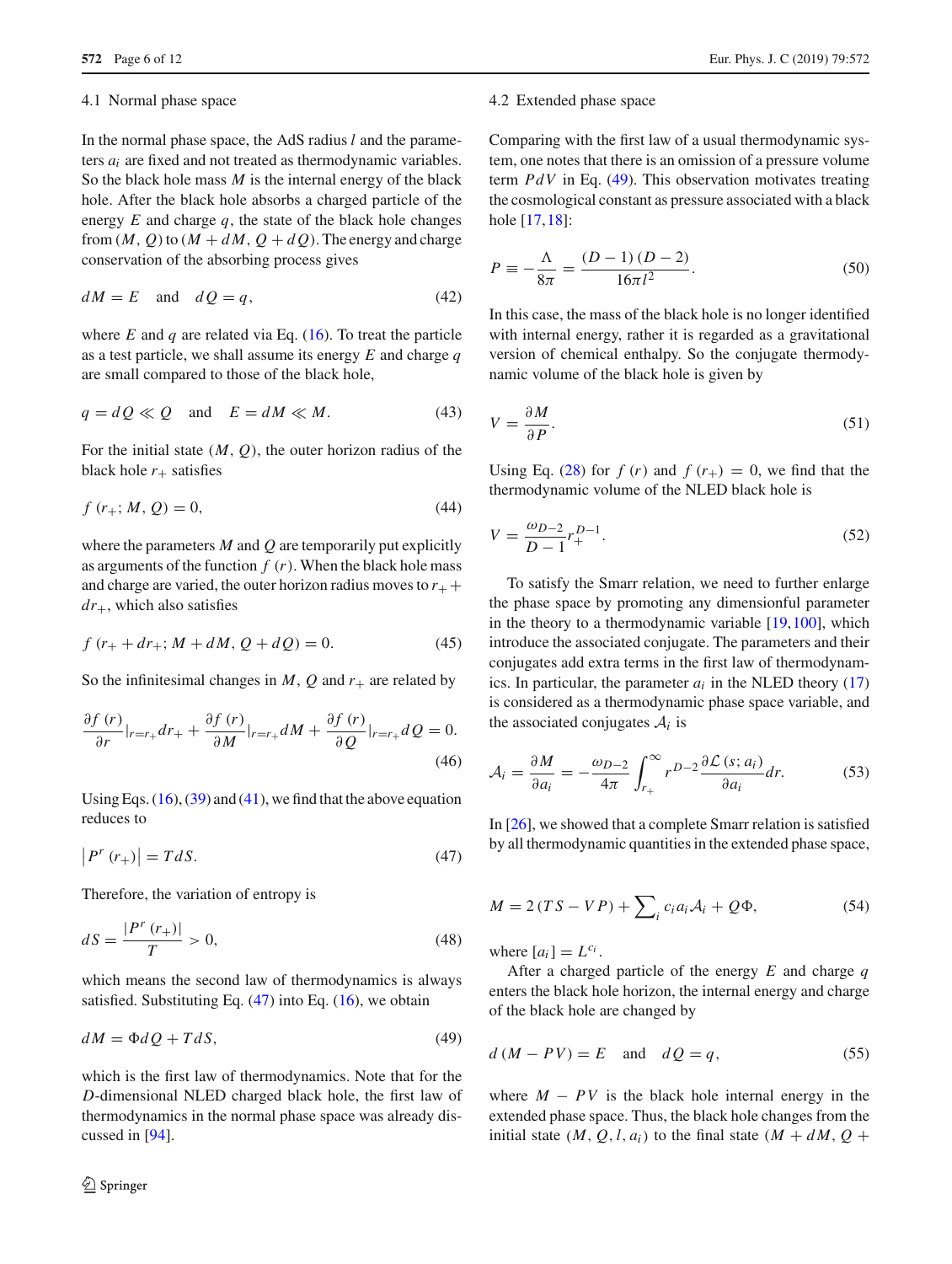$dQ$ ,  $l + dl$ ,  $a_i + da_i$ ). The infinitesimal changes in *M*, *Q*, *l*,  $a_i$  and  $r_+$  are related by

<span id="page-6-2"></span>
$$
\frac{\partial f(r)}{\partial r}|_{r=r_{+}}dr_{+} + \frac{\partial f(r)}{\partial M}|_{r=r_{+}}dM + \frac{\partial f(r)}{\partial Q}|_{r=r_{+}}dQ
$$
  
+ 
$$
\frac{\partial f(r)}{\partial l}|_{r=r_{+}}dl + \frac{\partial f(r)}{\partial a_{l}}|_{r=r_{+}}da_{l} = 0.
$$
 (56)

<span id="page-6-3"></span>From Eq. [\(56\)](#page-6-2), we find that

$$
\left|P^{r}\left(r_{+}\right)\right| = TdS + \sum_{i} \mathcal{A}_{i} da_{i} - PdV,\tag{57}
$$

where we use Eq. [\(16\)](#page-3-1) to express  $dQ$  in terms of  $|P^r(r_+)|$ , and the derivatives of  $f(r)$  are given in [\(41\)](#page-4-3). Plugging the above equation into Eq.  $(16)$ , we use Eq.  $(55)$  to obtain

$$
dM = \Phi dQ + T dS + V dP + \sum_{i} A_{i} da_{i}, \qquad (58)
$$

which is the first law of thermodynamics.

<span id="page-6-4"></span>Equation [\(57\)](#page-6-3) gives the change of the black hole entropy,

$$
dS = \frac{|P^r(r_+)| - \sum_{i} \mathcal{A}_i da_i}{T - \frac{(D-1)r_+}{4\pi l^2}}.
$$
\n(59)

For large values of  $T$ , the denominator in Eq.  $(59)$  becomes

$$
T - \frac{(D-1)r_+}{4\pi l^2} \sim \frac{(D-3)}{4\pi r_+} > 0,
$$
\n(60)

where we use Eq.  $(31)$ . However for small enough *T*, the denominator is negative. Since *dai* is arbitrary, the sign of the numerator in Eq.  $(59)$  is indefinite. In the extended phase space, the entropy can increases or decrease depending the values of  $da_i$ . In the "restricted" extended phase space with  $da<sub>i</sub> = 0$ , the change of the black hole entropy becomes

$$
dS = \frac{|P^{r}(r_{+})|}{T - \frac{(D-1)r_{+}}{4\pi l^{2}}},
$$
\n(61)

which shows that the second law of thermodynamics is not satisfied for the extremal or near-extremal black hole. When the black hole is far enough from extremality, the second law is satisfied in the "restricted" extended phase space.

## <span id="page-6-0"></span>**5 Weak cosmic censorship conjecture**

To test the weak cosmic censorship conjecture, we make the black hole, which is initially extremal or near extremal, absorb a charged particle and check whether the resulting object has too much charge to be a black hole. Since the particle is a test particle, the black hole needs to start out close to extremal to have chance to become a naked singularity.

So here we assume that the initial NLED black hole is near extremal, for which there are two horizons. Between these two horizons, there exists one and only one minimum point at  $r = r_{\text{min}}$  for  $f(r)$ . Moreover, the minimum value of  $f(r)$ is not greater than zero,

$$
\delta \equiv f \left( r_{\text{min}} \right) \le 0, \tag{62}
$$

and  $\delta = 0$  corresponds to the extremal black hole. After the black hole absorbs a charged particle, the minimum point would move to  $r_{\min}+dr_{\min}$ . For the final black hole solution, if the minimum value of  $f(r)$  at  $r = r_{min} + dr_{min}$  is still not greater than zero, there is an event horizon. Otherwise, the final black hole solution is over the extremal limit, and the weak cosmic censorship conjecture is violated. Again, we first present some useful formulae:

$$
\frac{\partial f(r)}{\partial r}|_{r=r_{\min}} = 0,
$$
\n
$$
\frac{\partial f(r)}{\partial M}|_{r=r_{\min}} = -\frac{16\pi}{(D-2)\omega_{D-2}r_{\min}^{D-3}},
$$
\n
$$
\frac{\partial f(r)}{\partial l}|_{r=r_{\min}} = -\frac{2r_{\min}^2}{l^3},
$$
\n
$$
\frac{\partial f(r)}{\partial Q}|_{r=r_{\min}} = \frac{16\pi \left[\Phi + A_t(r_+) - A_t(r_{\min})\right]}{(D-2)\omega_{D-2}r_{\min}^{D-3}},
$$
\n
$$
\frac{\partial f(r)}{\partial a_i}|_{r=r_{\min}} = \frac{16\pi (A_i + \delta A_i)}{(D-2)\omega_{D-2}r_{\min}^{D-3}},
$$
\n(63)

<span id="page-6-6"></span>where Eq. [\(27\)](#page-3-10) are used to obtain  $\partial f(r)/\partial Q|_{r=r_{\text{min}}}$  and  $\partial f(r)/\partial a_i|_{r=r_{\text{min}}}$ , and we define

$$
\delta \mathcal{A}_i \equiv -\frac{\omega_{D-2}}{4\pi} \int_{r_{\rm min}}^{r_+} dr r^2 \frac{\partial \mathcal{L}(s; a_i)}{\partial a_i}.
$$
 (64)

#### <span id="page-6-1"></span>5.1 Normal phase space

In this case, absorbing a charged particle of the energy *E* and charge *q* makes the black hole change from the initial state  $(M, Q)$  to the final state  $(M + dM, Q + dQ)$ , where *dM* and *d Q* are given in Eq. [\(42\)](#page-5-6). Owing to these changes, the location of the minimum point of  $f(r)$  moves to  $r_{\min}+dr_{\min}$ . For the final state, the minimum value of  $f(r)$  at  $r = r_{min} +$ *dr*min becomes

<span id="page-6-5"></span>
$$
f (r_{\min} + dr_{\min}; M + dM, Q + dQ)
$$
  
=  $\delta + \frac{\partial f}{\partial r}|_{r=r_{\min}} dr_{\min} + \frac{\partial f}{\partial M}|_{r=r_{\min}} dM + \frac{\partial f}{\partial Q}|_{r=r_{\min}} dQ$   
=  $\delta - \frac{16\pi |P^r (r_+)|}{(D-2) \omega_{D-2} r_{\min}^{D-3}} + \frac{16\pi q [A_t (r_+) - A_t (r_{\min})]}{(D-2) \omega_{D-2} r_{\min}^{D-3}},$ (65)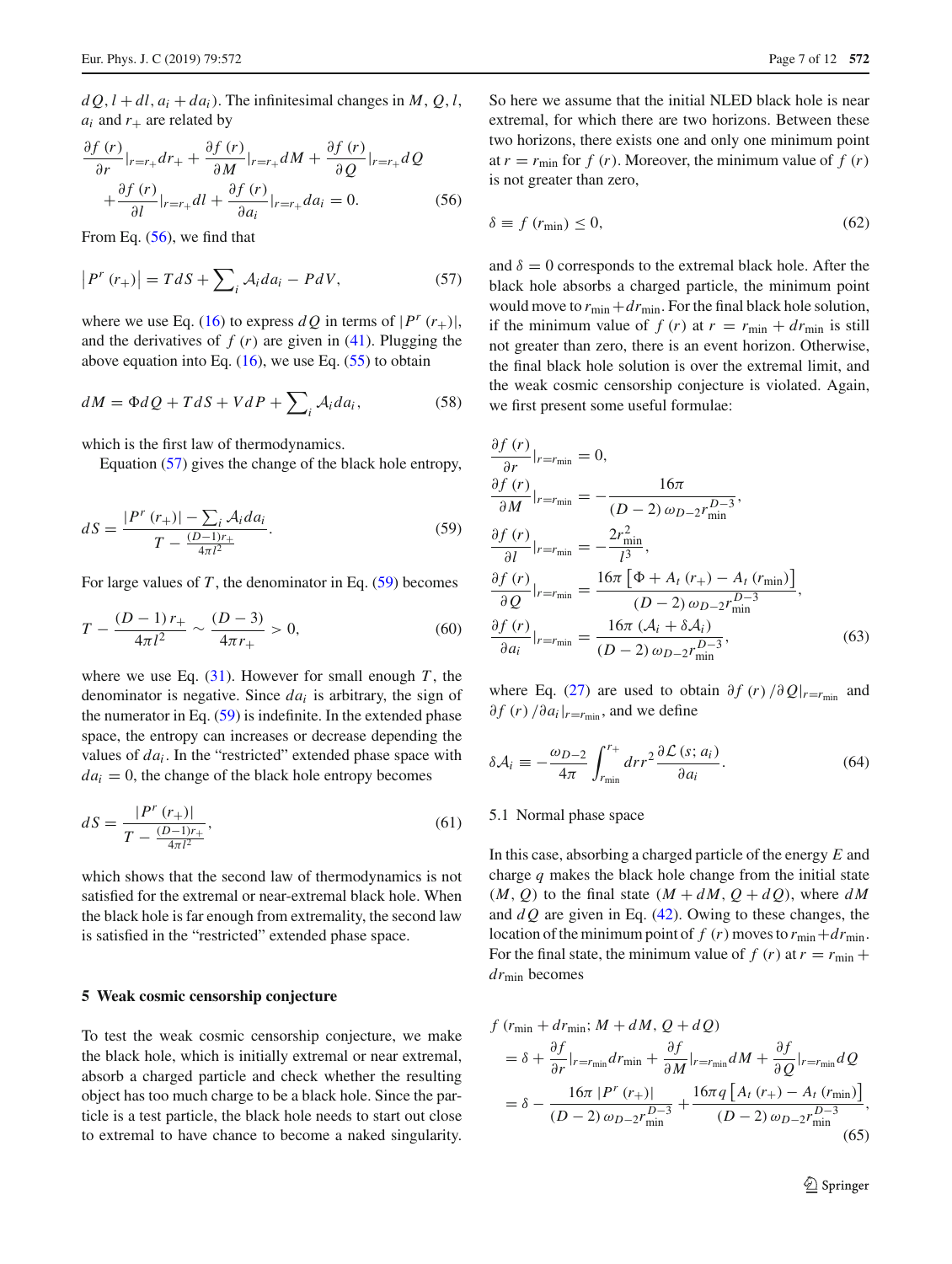where the parameters of  $f(r)$  are put explicitly. If the initial black hole is extremal, we have  $r_{+} = r_{\text{min}}$  and  $\delta = 0$ . The minimum value of  $f(r)$  of the final black hole reduces to

$$
f\left(r_{\min} + dr_{\min}\right) = -\frac{16\pi \left|P^r\left(r_{+}\right)\right|}{\left(D - 2\right)\omega_{D-2}r_{\min}^{D-3}} < 0,\tag{66}
$$

which implies that the extremal black hole becomes a nonextremal one by the absorption. For the near-extremal black hole, we define  $\epsilon$  such that

$$
r_{\min} = r_+(1 - \epsilon),\tag{67}
$$

where  $\epsilon \ll 1$ . So  $\delta$  is suppressed by  $\epsilon$  in the near-extremal limit. Moreover, the second term in the third line of Eq. [\(65\)](#page-6-5) is only suppressed by the test particle limit while the third term is suppressed by both near-extremal limit and the test particle limit. Therefore, in the test particle limit for the nearextremal black hole, the third term can be neglected, and Eq. [\(65\)](#page-6-5) then gives

$$
f\left(r_{\min} + dr_{\min}\right) = \delta - \frac{16\pi \left|P^r\left(r_+\right)\right|}{\left(D - 2\right)\omega_{D-2}r_{\min}^{D-3}} < 0,\tag{68}
$$

which means that the near-extremal black hole stays nonextremal after the absorption. In the normal phase space, the weak cosmic censorship conjecture is satisfied for the extremal and near-extremal NLED black holes under the charge particle absorption.

#### <span id="page-7-0"></span>5.2 Extended phase space

In the extended phase space, after absorbing a charged particle, the parameters of the black hole change from  $(M, Q, l, a_i)$  to  $(M + dM, Q + dQ, l + dl, a_i + da_i)$ , and  $r_{\text{min}}$  moves accordingly to  $r_{\text{min}} + dr_{\text{min}}$ . The minimum value of  $f(r)$  at  $r = r_{\text{min}} + dr_{\text{min}}$  of the final state is given by

$$
f\left(r_{\min} + dr_{\min}; M + dM, Q + dQ, l + dl, a_i + da_i\right)
$$
  
\n
$$
= \delta + \frac{\partial f}{\partial M}|_{r=r_{\min}} dM + \frac{\partial f}{\partial Q}|_{r=r_{\min}} dQ + \frac{\partial f}{\partial l}|_{r=r_{\min}} dl
$$
  
\n
$$
+ \sum_{i} \frac{\partial f}{\partial a_i}|_{r=r_{\min}} da_i
$$
  
\n
$$
= \delta - \frac{16\pi \left\{TdS + \left[A_t\left(r_{+}\right) - A_t\left(r_{\min}\right)\right]q + \delta A_i da_i\right\}}{(D-2)\omega_{D-2}r_{\min}^{D-3}}
$$
  
\n
$$
+ 2\left(\frac{r_{+}^{D-1}}{r_{\min}^{D-3}} - r_{\min}^{2}\right) \frac{dl}{l^3},
$$
\n(69)

<span id="page-7-2"></span>where the parameters of  $f(r)$  are put explicitly, and we use Eq.  $(63)$  for the derivatives of  $f(r)$ . When the initial black hole is extremal, one has that  $r_{+} = r_{\text{min}}$ ,  $T = 0$ ,  $\delta A_{i} = 0$ and  $\delta = 0$ . So the minimum value of  $f(r)$  of the final black hole is

$$
f\left(r_{\min} + dr_{\min}\right) = 0,\tag{70}
$$

which implies that the extremal black hole stays extremal after the absorption. For the near-extremal black hole in the test particle limit, the second and third terms in the third line of Eq. [\(69\)](#page-7-2) are suppressed by both the near-extremal limit and the test particle limit and hence can be neglected. Therefore, Eq.  $(69)$  leads to

$$
f\left(r_{\min} + dr_{\min}\right) = \delta < 0,\tag{71}
$$

which means that the near-extremal black hole stays nonextremal after the absorption. In the extended phase space, the weak cosmic censorship conjecture is also satisfied for the extremal and near-extremal NLED black holes under the charge particle absorption.

# <span id="page-7-1"></span>**6 Conclusion**

In this paper, we calculated the variations of the thermodynamic quantities of a general NLED-AdS black hole via

<span id="page-7-3"></span>**Table 1** Results for the first and second laws of thermodynamics and the weak cosmic censorship conjectures (WCCC), which are tested for a general NLED charged AdS black hole with absorbing a charged particle in the test particle limit

|             | Normal phase space                                                                                                                                  | Extended phase space                                                                                                                         |
|-------------|-----------------------------------------------------------------------------------------------------------------------------------------------------|----------------------------------------------------------------------------------------------------------------------------------------------|
| 1st law     | Satisfied                                                                                                                                           | Satisfied                                                                                                                                    |
| 2nd law     | Satisfied                                                                                                                                           | Indefinite. If $da_i = 0$ is imposed, the 2nd law is violated for the<br>extremal and near-extremal black holes                              |
| <b>WCCC</b> | Satisfied for the extremal and near-extremal black<br>holes. After the charge particle absorption, the<br>extremal black hole becomes non-extremal. | Satisfied for the extremal and near-extremal black holes. After<br>the charge particle absorption, the extremal black hole stays<br>extremal |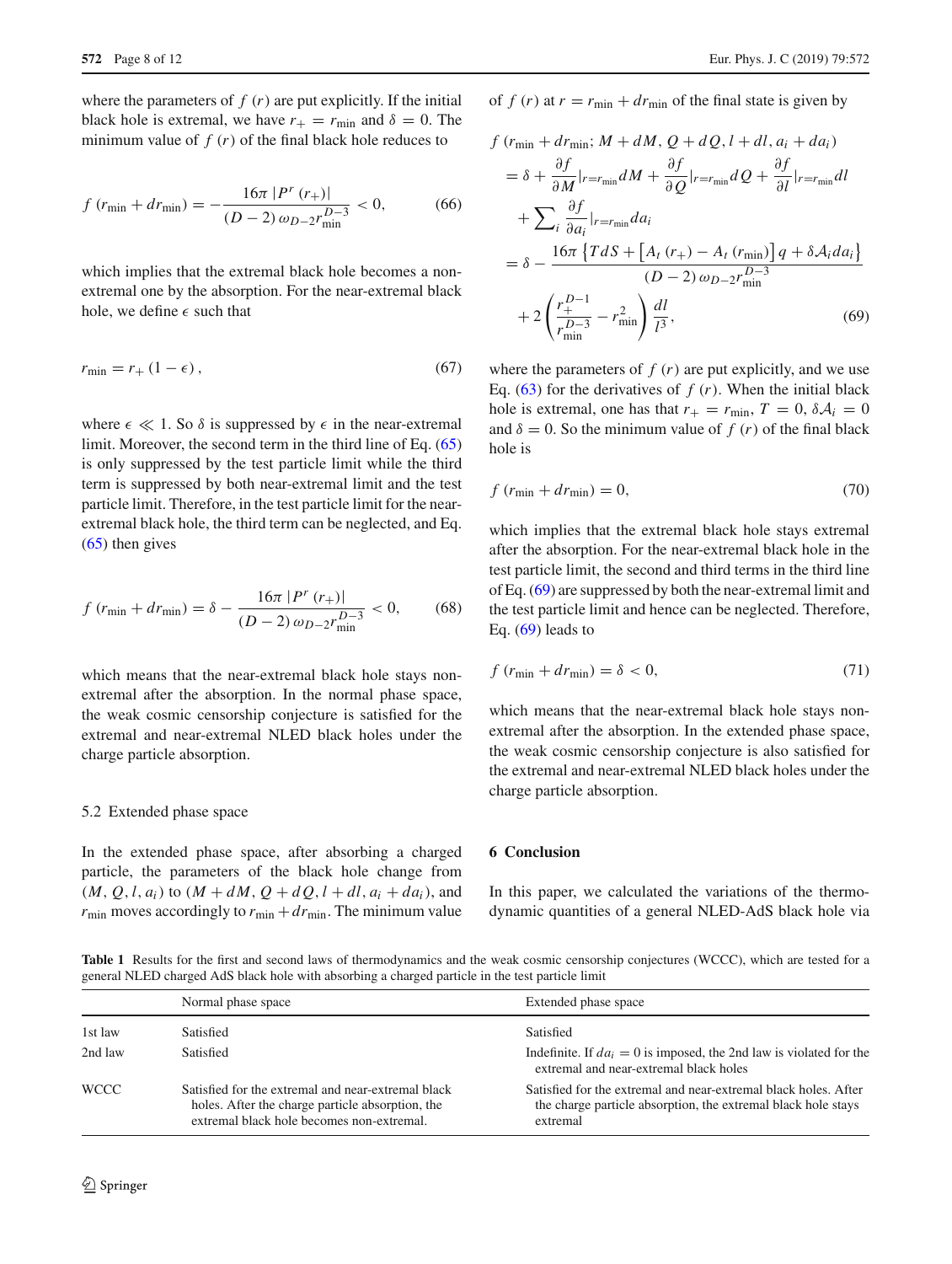absorbing a charged practice. With these variations, we checked the first and second laws of thermodynamics and the weak cosmic censorship conjecture for the NLED black hole in the test particle limit. Two scenarios were considered, namely the normal phase space and the extended phase space. Our results are summarized in Table [1.](#page-7-3)

In [\[61](#page-10-0)], the first and second laws of thermodynamics and the weak cosmic censorship conjecture have been tested for the Einstein–Maxwell action in the *D*-dimensional spacetime, which is the special case of the Einstein-NLED theory, i.e.,  $\mathcal{L}(s; a_i) = s$ . The analysis was considered in the extended phase space, in which there is no dimensionful parameter in the Maxwell Lagrangian. As expected, our results successfully reproduced those in [\[61](#page-10-0)]. Moreover, our results show that the correction terms to the electromagnetic part can not solve the violation of the second law of thermodynamics near extremality, and hence the correction terms to the gravity part should be considered. In  $[56]$  $[56]$ , the thermodynamics and the weak cosmic censorship conjecture of the Born–Infeld AdS black holes were discussed in the normal and extended phase space. Our results agree with those in the normal phase space. However, in the extended space, it showed there that the extremal black holes will change into non-extremal black holes after the charge particle absorption, which can not reduce to the Maxwell case in [\[61\]](#page-10-0) with  $b = 0$ . Recently, a  $(2 + 1)$ -dimensional regular black hole with some nonlinear electrodynamic source was considered in [\[101\]](#page-11-6), the results of which agree with ours.

**Acknowledgements** This work is supported in part by NSFC (Grant No. 11875196, 11375121 and 11005016).

**Data Availability Statement** This manuscript has no associated data or the data will not be deposited. [Authors' comment: The results of this paper are based on the theoretical derivation. We do not use any data in the calculations.]

**Open Access** This article is distributed under the terms of the Creative Commons Attribution 4.0 International License [\(http://creativecomm](http://creativecommons.org/licenses/by/4.0/) [ons.org/licenses/by/4.0/\)](http://creativecommons.org/licenses/by/4.0/), which permits unrestricted use, distribution, and reproduction in any medium, provided you give appropriate credit to the original author(s) and the source, provide a link to the Creative Commons license, and indicate if changes were made. Funded by SCOAP<sup>3</sup>.

#### <span id="page-8-0"></span>**References**

- <span id="page-8-1"></span>1. R. Penrose, Gravitational collapse: the role of general relativity. Riv. Nuovo Cim. **1**, 252 (1969) [Gen. Relativ. Gravit. **34**, 1141 (2002)]
- <span id="page-8-2"></span>2. D. Christodoulou, Reversible and irreversible transforations in black hole physics. Phys. Rev. Lett. **25**, 1596 (1970). [https://doi.](https://doi.org/10.1103/PhysRevLett.25.1596) [org/10.1103/PhysRevLett.25.1596](https://doi.org/10.1103/PhysRevLett.25.1596)
- 3. J.M. Bardeen, Kerr metric black holes. Nature **226**, 64 (1970). <https://doi.org/10.1038/226064a0>
- <span id="page-8-3"></span>4. D. Christodoulou, R. Ruffini, Reversible transformations of a charged black hole. Phys. Rev. D **4**, 3552 (1971). [https://doi.org/](https://doi.org/10.1103/PhysRevD.4.3552) [10.1103/PhysRevD.4.3552](https://doi.org/10.1103/PhysRevD.4.3552)
- <span id="page-8-4"></span>5. J.D. Bekenstein, Black holes and the second law. Lett. Nuovo Cim. **4**, 737 (1972). <https://doi.org/10.1007/BF02757029>
- <span id="page-8-5"></span>6. J.D. Bekenstein, Black holes and entropy. Phys. Rev. D **7**, 2333 (1973). <https://doi.org/10.1103/PhysRevD.7.2333>
- <span id="page-8-6"></span>7. J.M. Bardeen, B. Carter, S.W. Hawking, The four laws of black hole mechanics. Commun. Math. Phys. **31**, 161 (1973). [https://](https://doi.org/10.1007/BF01645742) [doi.org/10.1007/BF01645742](https://doi.org/10.1007/BF01645742)
- <span id="page-8-7"></span>8. S.W. Hawking, Particle creation by black holes. Commun. Math. Phys. **43**, 199 (1975) Erratum: [Commun. Math. Phys. **46**, 206 (1976)]. [https://doi.org/10.1007/BF02345020.](https://doi.org/10.1007/BF02345020) [https://doi.org/10.](https://doi.org/10.1007/BF01608497) [1007/BF01608497](https://doi.org/10.1007/BF01608497)
- <span id="page-8-8"></span>9. J.M. Maldacena, The large N limit of superconformal field theories and supergravity. Int. J. Theor. Phys. **38**, 1113 (1999) [Adv. Theor. Math. Phys. **2**, 231 (1998)]. [https://doi.](https://doi.org/10.1023/A:1026654312961) [org/10.1023/A:1026654312961.](https://doi.org/10.1023/A:1026654312961) [https://doi.org/10.4310/ATMP.](https://doi.org/10.4310/ATMP.1998.v2.n2.a1) [1998.v2.n2.a1.](https://doi.org/10.4310/ATMP.1998.v2.n2.a1) [arXiv:hep-th/9711200](http://arxiv.org/abs/hep-th/9711200)
- <span id="page-8-9"></span>10. S.W. Hawking, D.N. Page, Thermodynamics of black holes in anti-De Sitter space. Commun. Math. Phys. **87**, 577 (1983). <https://doi.org/10.1007/BF01208266>
- <span id="page-8-10"></span>11. E. Witten, Anti-de Sitter space, thermal phase transition, and confinement in gauge theories. Adv. Theor. Math. Phys. **2**, 505 (1998). [https://doi.org/10.4310/ATMP.1998.v2.n3.a3.](https://doi.org/10.4310/ATMP.1998.v2.n3.a3) [arXiv:hep-th/9803131](http://arxiv.org/abs/hep-th/9803131)
- <span id="page-8-11"></span>12. A. Chamblin, R. Emparan, C.V. Johnson, R.C. Myers, Charged AdS black holes and catastrophic holography. Phys. Rev. D **60**, 064018 (1999). [https://doi.org/10.1103/PhysRevD.60.064018.](https://doi.org/10.1103/PhysRevD.60.064018) [arXiv:hep-th/9902170](http://arxiv.org/abs/hep-th/9902170)
- 13. A. Chamblin, R. Emparan, C.V. Johnson, R.C. Myers, Holography, thermodynamics and fluctuations of charged AdS black holes. Phys. Rev. D **60**, 104026 (1999). [https://doi.org/10.1103/](https://doi.org/10.1103/PhysRevD.60.104026) [PhysRevD.60.104026.](https://doi.org/10.1103/PhysRevD.60.104026) [arXiv:hep-th/9904197](http://arxiv.org/abs/hep-th/9904197)
- 14. M.M. Caldarelli, G. Cognola, D. Klemm, Thermodynamics of Kerr–Newman-AdS black holes and conformal field theories. Class. Quantum Gravity **17**, 399 (2000). [https://doi.org/10.1088/](https://doi.org/10.1088/0264-9381/17/2/310) [0264-9381/17/2/310.](https://doi.org/10.1088/0264-9381/17/2/310) [arXiv:hep-th/9908022](http://arxiv.org/abs/hep-th/9908022)
- 15. R.G. Cai, Gauss–Bonnet black holes in AdS spaces. Phys. Rev. D **65**, 084014 (2002). [https://doi.org/10.1103/PhysRevD.65.](https://doi.org/10.1103/PhysRevD.65.084014) [084014.](https://doi.org/10.1103/PhysRevD.65.084014) [arXiv:hep-th/0109133](http://arxiv.org/abs/hep-th/0109133)
- <span id="page-8-12"></span>16. D. Kubiznak, R.B. Mann, P–V criticality of charged AdS black holes. JHEP **1207**, 033 (2012). [https://doi.org/10.1007/](https://doi.org/10.1007/JHEP07(2012)033) [JHEP07\(2012\)033.](https://doi.org/10.1007/JHEP07(2012)033) [arXiv:1205.0559](http://arxiv.org/abs/1205.0559) [hep-th]
- <span id="page-8-13"></span>17. D. Kastor, S. Ray, J. Traschen, Enthalpy and the mechanics of AdS black holes. Class. Quantum Gravity **26**, 195011 (2009). [https://](https://doi.org/10.1088/0264-9381/26/19/195011) [doi.org/10.1088/0264-9381/26/19/195011.](https://doi.org/10.1088/0264-9381/26/19/195011) [arXiv:0904.2765](http://arxiv.org/abs/0904.2765) [hep-th]
- <span id="page-8-14"></span>18. B.P. Dolan, Pressure and volume in the first law of black hole thermodynamics. Class. Quantum Gravity **28**, 235017 (2011). [https://doi.org/10.1088/0264-9381/28/23/235017.](https://doi.org/10.1088/0264-9381/28/23/235017) [arXiv:1106.6260](http://arxiv.org/abs/1106.6260) [gr-qc]
- <span id="page-8-15"></span>19. S. Gunasekaran, R.B. Mann, D. Kubiznak, Extended phase space thermodynamics for charged and rotating black holes and Born– Infeld vacuum polarization. JHEP **1211**, 110 (2012). [https://doi.](https://doi.org/10.1007/JHEP11(2012)110) [org/10.1007/JHEP11\(2012\)110.](https://doi.org/10.1007/JHEP11(2012)110) [arXiv:1208.6251](http://arxiv.org/abs/1208.6251) [hep-th]
- 20. S.W. Wei, Y.X. Liu, Critical phenomena and thermodynamic geometry of charged Gauss–Bonnet AdS black holes. Phys. Rev. D **87**(4), 044014 (2013). [https://doi.org/10.1103/PhysRevD.87.](https://doi.org/10.1103/PhysRevD.87.044014) [044014.](https://doi.org/10.1103/PhysRevD.87.044014) [arXiv:1209.1707](http://arxiv.org/abs/1209.1707) [gr-qc]
- 21. R.G. Cai, L.M. Cao, L. Li, R.Q. Yang, P–V criticality in the extended phase space of Gauss–Bonnet black holes in AdS space. JHEP **1309**, 005 (2013). [https://doi.org/10.1007/](https://doi.org/10.1007/JHEP09(2013)005) [JHEP09\(2013\)005.](https://doi.org/10.1007/JHEP09(2013)005) [arXiv:1306.6233](http://arxiv.org/abs/1306.6233) [gr-qc]
- 22. W. Xu, L. Zhao, Critical phenomena of static charged AdS black holes in conformal gravity. Phys. Lett. B **736**, 214 (2014). [https://](https://doi.org/10.1016/j.physletb.2014.07.019)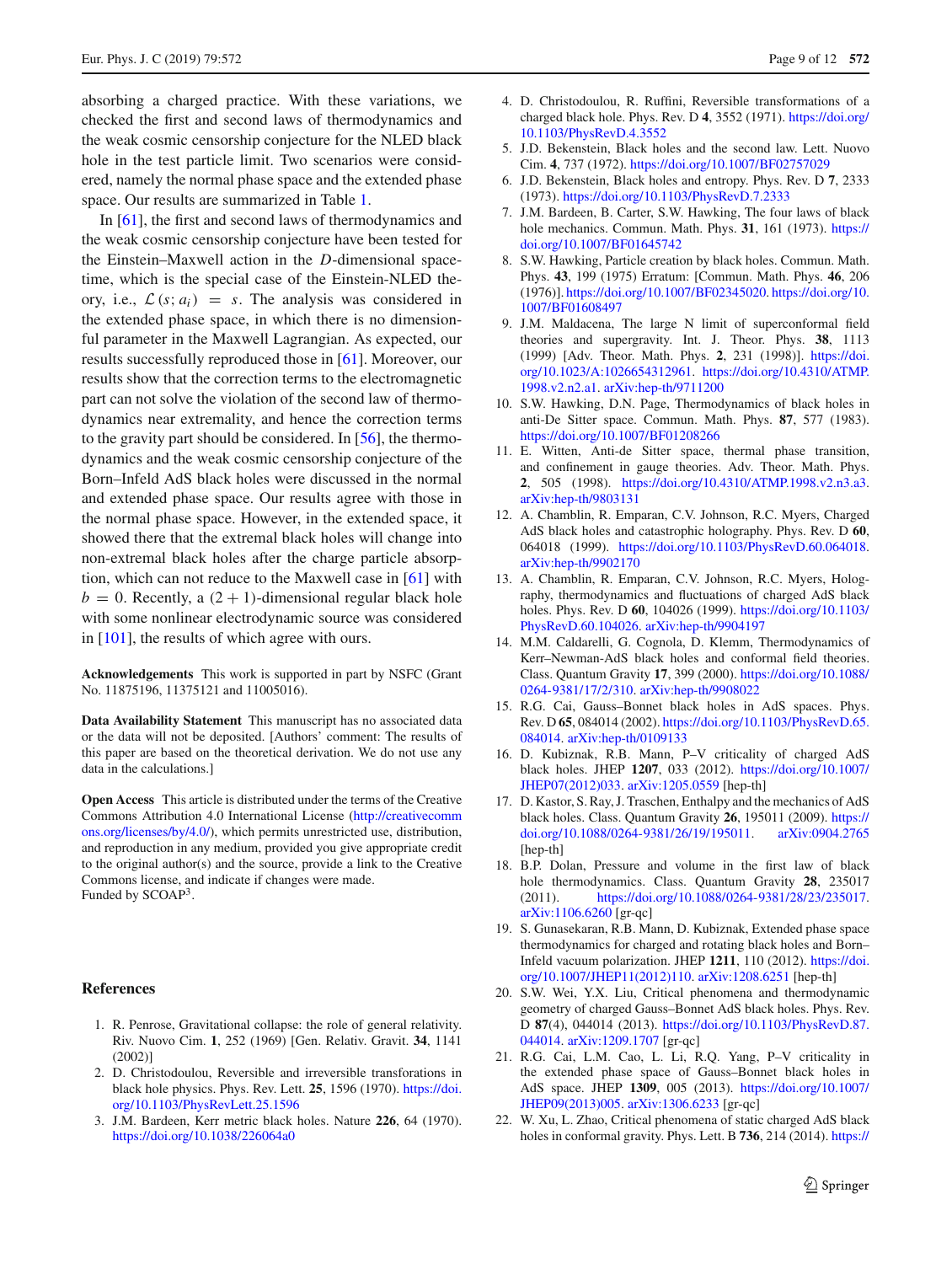[doi.org/10.1016/j.physletb.2014.07.019.](https://doi.org/10.1016/j.physletb.2014.07.019) [arXiv:1405.7665](http://arxiv.org/abs/1405.7665) [gr- $\alpha$ c]

- 23. A.M. Frassino, D. Kubiznak, R.B. Mann, F. Simovic, Multiple reentrant phase transitions and triple points in lovelock thermodynamics. JHEP **1409**, 080 (2014). [https://doi.org/10.1007/](https://doi.org/10.1007/JHEP09(2014)080) [JHEP09\(2014\)080.](https://doi.org/10.1007/JHEP09(2014)080) [arXiv:1406.7015](http://arxiv.org/abs/1406.7015) [hep-th]
- 24. M.H. Dehghani, S. Kamrani, A. Sheykhi, *P* − *V* criticality of charged dilatonic black holes. Phys. Rev. D **90**(10), 104020 (2014). [https://doi.org/10.1103/PhysRevD.90.104020.](https://doi.org/10.1103/PhysRevD.90.104020) [arXiv:1505.02386](http://arxiv.org/abs/1505.02386) [hep-th]
- 25. R.A. Hennigar, W.G. Brenna, R.B. Mann, *P* − *V* criticality in quasitopological gravity. JHEP **1507**, 077 (2015). [https://doi.org/](https://doi.org/10.1007/JHEP07(2015)077) [10.1007/JHEP07\(2015\)077.](https://doi.org/10.1007/JHEP07(2015)077) [arXiv:1505.05517](http://arxiv.org/abs/1505.05517) [hep-th]
- <span id="page-9-0"></span>26. P. Wang, H. Wu, H. Yang, Thermodynamics and phase transitions of nonlinear electrodynamics black holes in an extended phase space. [arXiv:1808.04506](http://arxiv.org/abs/1808.04506) [gr-qc]
- <span id="page-9-1"></span>27. R. Wald, Gedanken experiments to destroy a black hole. Ann. Phys. **82**, 548 (1974). [https://doi.org/10.1016/](https://doi.org/10.1016/0003-4916(74)90125-0) [0003-4916\(74\)90125-0](https://doi.org/10.1016/0003-4916(74)90125-0)
- <span id="page-9-2"></span>28. V.E. Hubeny, Overcharging a black hole and cosmic censorship. Phys. Rev. D **59**, 064013 (1999). [https://doi.org/10.1103/](https://doi.org/10.1103/PhysRevD.59.064013) [PhysRevD.59.064013.](https://doi.org/10.1103/PhysRevD.59.064013) [arXiv:gr-qc/9808043](http://arxiv.org/abs/gr-qc/9808043)
- 29. T. Jacobson, T.P. Sotiriou, Over-spinning a black hole with a test body. Phys. Rev. Lett. **103**, 141101 (2009). Erratum: [Phys. Rev. Lett. **103**, 209903 (2009)]. [https://doi.org/10.1103/](https://doi.org/10.1103/PhysRevLett.103.209903) [PhysRevLett.103.209903.](https://doi.org/10.1103/PhysRevLett.103.209903) [https://doi.org/10.1103/PhysRevLett.](https://doi.org/10.1103/PhysRevLett.103.141101) [103.141101.](https://doi.org/10.1103/PhysRevLett.103.141101) [\[arXiv:0907.4146](http://arxiv.org/abs/0907.4146) [gr-qc]]
- <span id="page-9-3"></span>30. A. Saa, R. Santarelli, Destroying a near-extremal Kerr–Newman black hole. Phys. Rev. D **84**, 027501 (2011). [https://doi.org/10.](https://doi.org/10.1103/PhysRevD.84.027501) [1103/PhysRevD.84.027501.](https://doi.org/10.1103/PhysRevD.84.027501) [arXiv:1105.3950](http://arxiv.org/abs/1105.3950) [gr-qc]
- <span id="page-9-4"></span>31. S. Hod, Weak cosmic censorship: as strong as ever. Phys. Rev. Lett. **100**, 121101 (2008). [https://doi.org/10.1103/PhysRevLett.](https://doi.org/10.1103/PhysRevLett.100.121101) [100.121101.](https://doi.org/10.1103/PhysRevLett.100.121101) [arXiv:0805.3873](http://arxiv.org/abs/0805.3873) [gr-qc]
- 32. E. Barausse, V. Cardoso, G. Khanna, Test bodies and naked singularities: is the self-force the cosmic censor? Phys. Rev. Lett. **105**, 261102 (2010). [https://doi.org/10.1103/PhysRevLett.105.](https://doi.org/10.1103/PhysRevLett.105.261102) [261102.](https://doi.org/10.1103/PhysRevLett.105.261102) [arXiv:1008.5159](http://arxiv.org/abs/1008.5159) [gr-qc]
- 33. E. Barausse, V. Cardoso, G. Khanna, Testing the cosmic censorship conjecture with point particles: the effect of radiation reaction and the self-force. Phys. Rev. D **84**, 104006 (2011). [https://doi.](https://doi.org/10.1103/PhysRevD.84.104006) [org/10.1103/PhysRevD.84.104006.](https://doi.org/10.1103/PhysRevD.84.104006) [arXiv:1106.1692](http://arxiv.org/abs/1106.1692) [gr-qc]
- 34. P. Zimmerman, I. Vega, E. Poisson, R. Haas, Self-force as a cosmic censor. Phys. Rev. D **87**(4), 041501 (2013). [https://doi.org/10.](https://doi.org/10.1103/PhysRevD.87.041501) [1103/PhysRevD.87.041501.](https://doi.org/10.1103/PhysRevD.87.041501) [arXiv:1211.3889](http://arxiv.org/abs/1211.3889) [gr-qc]
- 35. M. Colleoni, L. Barack, Overspinning a Kerr black hole: the effect of self-force. Phys. Rev. D **91**, 104024 (2015). [https://doi.org/10.](https://doi.org/10.1103/PhysRevD.91.104024) [1103/PhysRevD.91.104024.](https://doi.org/10.1103/PhysRevD.91.104024) [arXiv:1501.07330](http://arxiv.org/abs/1501.07330) [gr-qc]
- <span id="page-9-5"></span>36. M. Colleoni, L. Barack, A.G. Shah, M. van de Meent, Self-force as a cosmic censor in the Kerr overspinning problem. Phys. Rev. D **92**(8), 084044 (2015). [https://doi.org/10.1103/PhysRevD.92.](https://doi.org/10.1103/PhysRevD.92.084044) [084044.](https://doi.org/10.1103/PhysRevD.92.084044) [arXiv:1508.04031](http://arxiv.org/abs/1508.04031) [gr-qc]
- <span id="page-9-6"></span>37. G.E.A. Matsas, A.R.R. da Silva, Overspinning a nearly extreme charged black hole via a quantum tunneling process. Phys. Rev. Lett. **99**, 181301 (2007). [https://doi.org/10.1103/PhysRevLett.99.](https://doi.org/10.1103/PhysRevLett.99.181301) [181301.](https://doi.org/10.1103/PhysRevLett.99.181301) [arXiv:0706.3198](http://arxiv.org/abs/0706.3198) [gr-qc]
- 38. M. Richartz, A. Saa, Overspinning a nearly extreme black hole and the weak cosmic censorship conjecture. Phys. Rev. D **78**, 081503 (2008). [https://doi.org/10.1103/PhysRevD.78.](https://doi.org/10.1103/PhysRevD.78.081503) [081503.](https://doi.org/10.1103/PhysRevD.78.081503) [arXiv:0804.3921](http://arxiv.org/abs/0804.3921) [gr-qc]
- 39. S. Isoyama, N. Sago, T. Tanaka, Cosmic censorship in overcharging a Reissner–Nordstróm black hole via charged particle absorption. Phys. Rev. D **84**, 124024 (2011). [https://doi.org/10.1103/](https://doi.org/10.1103/PhysRevD.84.124024) [PhysRevD.84.124024.](https://doi.org/10.1103/PhysRevD.84.124024) [arXiv:1108.6207](http://arxiv.org/abs/1108.6207) [gr-qc]
- 40. S. Gao, Y. Zhang, Destroying extremal Kerr–Newman black holes with test particles. Phys. Rev. D **87**(4), 044028 (2013). [https://doi.](https://doi.org/10.1103/PhysRevD.87.044028) [org/10.1103/PhysRevD.87.044028.](https://doi.org/10.1103/PhysRevD.87.044028) [arXiv:1211.2631](http://arxiv.org/abs/1211.2631) [gr-qc]
- 42. K. Duztas, I. Semiz, Cosmic censorship, black holes and integerspin test fields. Phys. Rev. D **88**(6), 064043 (2013). [https://doi.](https://doi.org/10.1103/PhysRevD.88.064043) [org/10.1103/PhysRevD.88.064043.](https://doi.org/10.1103/PhysRevD.88.064043) [arXiv:1307.1481](http://arxiv.org/abs/1307.1481) [gr-qc]
- 43. H.M. Siahaan, Destroying Kerr–Sen black holes. Phys. Rev. D **93**(6), 064028 (2016). [https://doi.org/10.1103/PhysRevD.93.](https://doi.org/10.1103/PhysRevD.93.064028) [064028.](https://doi.org/10.1103/PhysRevD.93.064028) [arXiv:1512.01654](http://arxiv.org/abs/1512.01654) [gr-qc]
- 44. J. Natario, L. Queimada, R. Vicente, Test fields cannot destroy extremal black holes. Class. Quantum Gravity **33**(17), 175002 (2016). [https://doi.org/10.1088/0264-9381/33/](https://doi.org/10.1088/0264-9381/33/17/175002) [17/175002.](https://doi.org/10.1088/0264-9381/33/17/175002) [arXiv:1601.06809](http://arxiv.org/abs/1601.06809) [gr-qc]
- 45. K. Duztas, Overspinning BTZ black holes with test particles and fields. Phys. Rev. D **94**(12), 124031 (2016). [https://doi.org/10.](https://doi.org/10.1103/PhysRevD.94.124031) [1103/PhysRevD.94.124031.](https://doi.org/10.1103/PhysRevD.94.124031) [arXiv:1701.07241](http://arxiv.org/abs/1701.07241) [gr-qc]
- 46. K.S. Revelar, I. Vega, Overcharging higher-dimensional black holes with point particles. Phys. Rev. D **96**(6), 064010 (2017). [https://doi.org/10.1103/PhysRevD.96.064010.](https://doi.org/10.1103/PhysRevD.96.064010) [arXiv:1706.07190](http://arxiv.org/abs/1706.07190) [gr-qc]
- 47. J. Sorce, R.M. Wald, Gedanken experiments to destroy a black hole. II. Kerr–Newman black holes cannot be overcharged or overspun. Phys. Rev. D **96**(10), 104014 (2017). [https://doi.org/](https://doi.org/10.1103/PhysRevD.96.104014) [10.1103/PhysRevD.96.104014.](https://doi.org/10.1103/PhysRevD.96.104014) [arXiv:1707.05862](http://arxiv.org/abs/1707.05862) [gr-qc]
- 48. V. Husain, S. Singh, Penrose inequality in anti-de Sitter space. Phys. Rev. D **96**(10), 104055 (2017). [https://doi.org/10.1103/](https://doi.org/10.1103/PhysRevD.96.104055) [PhysRevD.96.104055.](https://doi.org/10.1103/PhysRevD.96.104055) [arXiv:1709.02395](http://arxiv.org/abs/1709.02395) [gr-qc]
- 49. T. Crisford, G.T. Horowitz, J.E. Santos, Testing the weak gravity—cosmic censorship connection. Phys. Rev. D **97**(6), 066005 (2018). [https://doi.org/10.1103/PhysRevD.97.066005.](https://doi.org/10.1103/PhysRevD.97.066005) [arXiv:1709.07880](http://arxiv.org/abs/1709.07880) [hep-th]
- 50. J. An, J. Shan, H. Zhang, S. Zhao, Five-dimensional Myers– Perry black holes cannot be overspun in gedanken experiments. Phys. Rev. D **97**(10), 104007 (2018). [https://doi.org/10.1103/](https://doi.org/10.1103/PhysRevD.97.104007) [PhysRevD.97.104007.](https://doi.org/10.1103/PhysRevD.97.104007) [arXiv:1711.04310](http://arxiv.org/abs/1711.04310) [hep-th]
- 51. B. Ge, Y. Mo, S. Zhao, J. Zheng, Higher-dimensional charged black holes cannot be over-charged by gedanken experiments. Phys. Lett. B **783**, 440 (2018). [https://doi.org/10.1016/j.physletb.](https://doi.org/10.1016/j.physletb.2018.07.015) [2018.07.015.](https://doi.org/10.1016/j.physletb.2018.07.015) [arXiv:1712.07342](http://arxiv.org/abs/1712.07342) [hep-th]
- 52. T.Y. Yu, W.Y. Wen, Cosmic censorship and weak gravity conjecture in the Einstein–Maxwell-dilaton theory. Phys. Lett. B **781**, 713 (2018). [https://doi.org/10.1016/j.physletb.2018.04.060.](https://doi.org/10.1016/j.physletb.2018.04.060) [arXiv:1803.07916](http://arxiv.org/abs/1803.07916) [gr-qc]
- 53. B. Gwak, Weak cosmic censorship conjecture in Kerr-(Anti-)de Sitter black hole with scalar field. JHEP **1809**, 081 (2018). [https://](https://doi.org/10.1007/JHEP09(2018)081) [doi.org/10.1007/JHEP09\(2018\)081.](https://doi.org/10.1007/JHEP09(2018)081) [arXiv:1807.10630](http://arxiv.org/abs/1807.10630) [gr-qc]
- 54. Y. Gim, B. Gwak, Charged black hole in gravity's rainbow: violation of weak cosmic censorship. [arXiv:1808.05943](http://arxiv.org/abs/1808.05943) [gr-qc]
- 55. D. Chen, Weak cosmic censorship conjecture in BTZ black holes with scalar fields. [arXiv:1812.03459](http://arxiv.org/abs/1812.03459) [gr-qc]
- <span id="page-9-8"></span>56. X.X. Zeng, H.Q. Zhang, Thermodynamics and weak cosmic censorship conjecture in Born–Infeld-anti-de Sitter black holes. [arXiv:1901.04247](http://arxiv.org/abs/1901.04247) [hep-th]
- 57. D. Chen, X. Zeng, W. Yang, Thermodynamics and weak cosmic censorship conjecture in Reissner–Nordström anti-de Sitter black holes with scalar field. [arXiv:1901.05140](http://arxiv.org/abs/1901.05140) [hep-th]
- 58. B. Gwak, Weak cosmic censorship with pressure and volume in charged Anti-de Sitter black hole under charged scalar field. [arXiv:1901.05589](http://arxiv.org/abs/1901.05589) [gr-qc]
- 59. X.X. Zeng, Y.W. Han, D.Y. Chen, Thermodynamics and weak cosmic censorship conjecture of the BTZ black holes in the extended phase space. [arXiv:1901.08915](http://arxiv.org/abs/1901.08915) [gr-qc]
- <span id="page-9-7"></span>60. D. Chen, Thermodynamics and weak cosmic censorship conjecture in extended phase spaces of anti-de Sitter black holes with particles' absorption. [arXiv:1902.06489](http://arxiv.org/abs/1902.06489) [hep-th]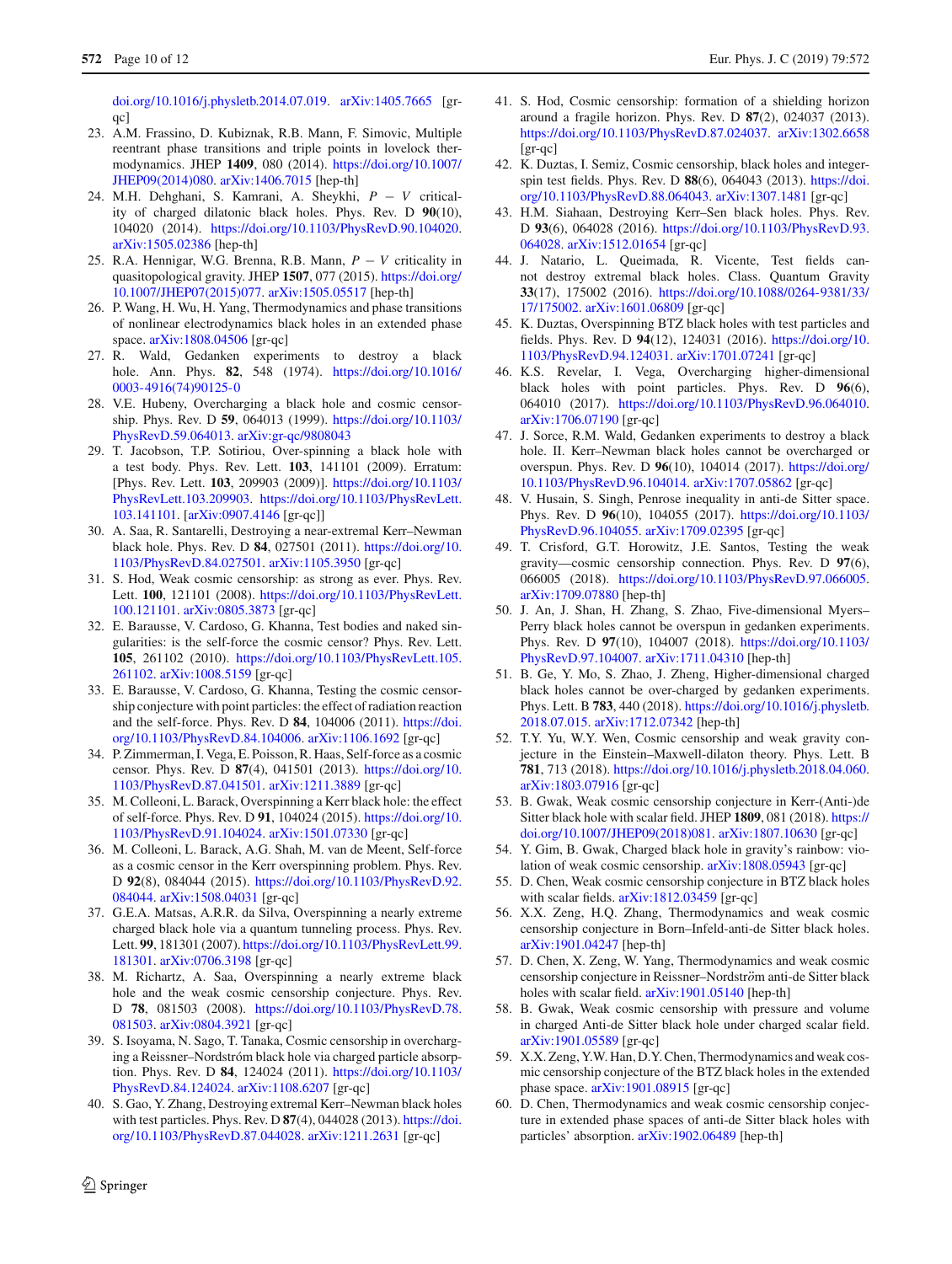- <span id="page-10-0"></span>61. B. Gwak, Thermodynamics with pressure and volume under charged particle absorption. JHEP **1711**, 129 (2017). [https://doi.](https://doi.org/10.1007/JHEP11(2017)129) [org/10.1007/JHEP11\(2017\)129.](https://doi.org/10.1007/JHEP11(2017)129) [arXiv:1709.08665](http://arxiv.org/abs/1709.08665) [gr-qc]
- <span id="page-10-1"></span>62. H.H. Soleng, Charged black points in general relativity coupled to the logarithmic U(1) gauge theory. Phys. Rev. D **52**, 6178 (1995). [https://doi.org/10.1103/PhysRevD.52.6178.](https://doi.org/10.1103/PhysRevD.52.6178) [arXiv:hep-th/9509033](http://arxiv.org/abs/hep-th/9509033)
- 63. E. Ayon-Beato, A. Garcia, Regular black hole in general relativity coupled to nonlinear electrodynamics. Phys. Rev. Lett. **80**, 5056 (1998). [https://doi.org/10.1103/PhysRevLett.80.5056.](https://doi.org/10.1103/PhysRevLett.80.5056) [arXiv:gr-qc/9911046](http://arxiv.org/abs/gr-qc/9911046)
- 64. H. Maeda, M. Hassaine, C. Martinez, Lovelock black holes with a nonlinear Maxwell field. Phys. Rev. D **79**, 044012 (2009). [https://](https://doi.org/10.1103/PhysRevD.79.044012) [doi.org/10.1103/PhysRevD.79.044012.](https://doi.org/10.1103/PhysRevD.79.044012) [arXiv:0812.2038](http://arxiv.org/abs/0812.2038) [gr-qc]
- 65. Z.Y. Fan, X. Wang, Construction of regular black holes in general relativity. Phys. Rev. D **94**(12), 124027 (2016). [https://doi.org/10.](https://doi.org/10.1103/PhysRevD.94.124027) [1103/PhysRevD.94.124027.](https://doi.org/10.1103/PhysRevD.94.124027) [arXiv:1610.02636](http://arxiv.org/abs/1610.02636) [gr-qc]
- 66. Z.Y. Fan, Critical phenomena of regular black holes in anti-de Sitter space-time. Eur. Phys. J. C **77**(4), 266 (2017). [https://doi.org/](https://doi.org/10.1140/epjc/s10052-017-4830-9) [10.1140/epjc/s10052-017-4830-9.](https://doi.org/10.1140/epjc/s10052-017-4830-9) [arXiv:1609.04489](http://arxiv.org/abs/1609.04489) [hep-th]
- 67. S .H. Hendi, B. Eslam Panah, S. Panahiyan, A. Sheykhi, Dilatonic BTZ black holes with power-law field. Phys. Lett. B **767**, 214 (2017). [https://doi.org/10.1016/j.physletb.2017.01.066.](https://doi.org/10.1016/j.physletb.2017.01.066) [arXiv:1703.03403](http://arxiv.org/abs/1703.03403) [gr-qc]
- 68. J. Tao, P. Wang, H. Yang, Testing holographic conjectures of complexity with Born-Infeld black holes. Eur. Phys. J. C **77**(12), 817 (2017). [https://doi.org/10.1140/epjc/s10052-017-5395-3.](https://doi.org/10.1140/epjc/s10052-017-5395-3) [arXiv:1703.06297](http://arxiv.org/abs/1703.06297) [hep-th]
- 69. X. Guo, P. Wang, H. Yang, Membrane paradigm and holographic DC conductivity for nonlinear electrodynamics. Phys. Rev. D **98**(2), 026021 (2018). [https://doi.org/10.1103/PhysRevD.](https://doi.org/10.1103/PhysRevD.98.026021) [98.026021.](https://doi.org/10.1103/PhysRevD.98.026021) [arXiv:1711.03298](http://arxiv.org/abs/1711.03298) [hep-th]
- 70. B. Mu, P. Wang, H. Yang, Holographic DC conductivity for a power-law Maxwell field. Eur. Phys. J. C **78**(12), 1005 (2018). [https://doi.org/10.1140/epjc/s10052-018-6491-8.](https://doi.org/10.1140/epjc/s10052-018-6491-8) [arXiv:1711.06569](http://arxiv.org/abs/1711.06569) [hep-th]
- <span id="page-10-2"></span>71. X.M. Kuang, B. Liu, A. Ovgun, Nonlinear electrodynamics AdS black hole and related phenomena in the extended thermodynamics. Eur. Phys. J. C **78**(10), 840 (2018). [https://doi.org/10.1140/](https://doi.org/10.1140/epjc/s10052-018-6320-0) [epjc/s10052-018-6320-0.](https://doi.org/10.1140/epjc/s10052-018-6320-0) [arXiv:1807.10447](http://arxiv.org/abs/1807.10447) [gr-qc]
- <span id="page-10-3"></span>72. K.A. Bronnikov, Dyonic configurations in nonlinear electrodynamics coupled to general relativity. Grav. Cosmol. **23**(4), 343 (2017). [https://doi.org/10.1134/S0202289317040053.](https://doi.org/10.1134/S0202289317040053) [arXiv:1708.08125](http://arxiv.org/abs/1708.08125) [gr-qc]
- <span id="page-10-4"></span>73. K.A. Bronnikov, Regular magnetic black holes and monopoles from nonlinear electrodynamics. Phys. Rev. D **63**, 044005 (2001). [https://doi.org/10.1103/PhysRevD.63.044005.](https://doi.org/10.1103/PhysRevD.63.044005) [arXiv:gr-qc/0006014](http://arxiv.org/abs/gr-qc/0006014)
- <span id="page-10-5"></span>74. K.A. Bronnikov, Comment on 'Regular black hole in general relativity coupled to nonlinear electrodynamics'. Phys. Rev. Lett. **85**, 4641 (2000). <https://doi.org/10.1103/PhysRevLett.85.4641>
- <span id="page-10-6"></span>75. S.H. Hendi, M.H. Vahidinia, Extended phase space thermodynamics and P–V criticality of black holes with a nonlinear source. Phys. Rev. D **88**(8), 084045 (2013). [https://doi.org/10.](https://doi.org/10.1103/PhysRevD.88.084045) [1103/PhysRevD.88.084045.](https://doi.org/10.1103/PhysRevD.88.084045) [arXiv:1212.6128](http://arxiv.org/abs/1212.6128) [hep-th]
- <span id="page-10-7"></span>76. J.X. Mo, G.Q. Li, X.B. Xu, Effects of power-law Maxwell field on the critical phenomena of higher dimensional dilaton black holes. Phys. Rev. D **93**(8), 084041 (2016). [https://doi.org/10.](https://doi.org/10.1103/PhysRevD.93.084041) [1103/PhysRevD.93.084041.](https://doi.org/10.1103/PhysRevD.93.084041) [arXiv:1601.05500](http://arxiv.org/abs/1601.05500) [gr-qc]
- <span id="page-10-8"></span>77. C.H. Nam, Non-linear charged dS black hole and its thermodynamics and phase transitions. Eur. Phys. J. C **78**(5), 418 (2018). <https://doi.org/10.1140/epjc/s10052-018-5922-x>
- <span id="page-10-9"></span>78. S. Fernando, D. Krug, Charged black hole solutions in Einstein–Born–Infeld gravity with a cosmological constant. Gen. Relativ. Gravit. **35**, 129 (2003). [https://doi.org/10.1023/A:](https://doi.org/10.1023/A:1021315214180) [1021315214180.](https://doi.org/10.1023/A:1021315214180) [arXiv:hep-th/0306120](http://arxiv.org/abs/hep-th/0306120)
- 79. S. Fernando, Thermodynamics of Born–Infeld-anti-de Sitter black holes in the grand canonical ensemble. Phys. Rev. D **74**, 104032 (2006). [https://doi.org/10.1103/PhysRevD.74.104032.](https://doi.org/10.1103/PhysRevD.74.104032) [arXiv:hep-th/0608040](http://arxiv.org/abs/hep-th/0608040)
- 80. R. Banerjee, S. Ghosh, D. Roychowdhury, New type of phase transition in Reissner–Nordstrom-AdS black hole and its thermodynamic geometry. Phys. Lett. B **696**, 156 (2011). [https://doi.org/](https://doi.org/10.1016/j.physletb.2010.12.010) [10.1016/j.physletb.2010.12.010.](https://doi.org/10.1016/j.physletb.2010.12.010) [arXiv:1008.2644](http://arxiv.org/abs/1008.2644) [gr-qc]
- 81. R. Banerjee, D. Roychowdhury, Critical phenomena in Born– Infeld AdS black holes. Phys. Rev. D **85**, 044040 (2012). [https://](https://doi.org/10.1103/PhysRevD.85.044040) [doi.org/10.1103/PhysRevD.85.044040.](https://doi.org/10.1103/PhysRevD.85.044040) [arXiv:1111.0147](http://arxiv.org/abs/1111.0147) [gr-qc]
- 82. A. Lala, D. Roychowdhury, Ehrenfest's scheme and thermodynamic geometry in Born–Infeld AdS black holes. Phys. Rev. D **86**, 084027 (2012). [https://doi.org/10.1103/PhysRevD.86.](https://doi.org/10.1103/PhysRevD.86.084027) [084027.](https://doi.org/10.1103/PhysRevD.86.084027) [arXiv:1111.5991](http://arxiv.org/abs/1111.5991) [gr-qc]
- 83. R. Banerjee, D. Roychowdhury, Critical behavior of Born– Infeld AdS black holes in higher dimensions. Phys. Rev. D **85**, 104043 (2012). [https://doi.org/10.1103/PhysRevD.85.104043.](https://doi.org/10.1103/PhysRevD.85.104043) [arXiv:1203.0118](http://arxiv.org/abs/1203.0118) [gr-qc]
- 84. D.C. Zou, S.J. Zhang, B. Wang, Critical behavior of Born–Infeld AdS black holes in the extended phase space thermodynamics. Phys. Rev. D **89**(4), 044002 (2014). [https://doi.org/10.1103/](https://doi.org/10.1103/PhysRevD.89.044002) [PhysRevD.89.044002.](https://doi.org/10.1103/PhysRevD.89.044002) [arXiv:1311.7299](http://arxiv.org/abs/1311.7299) [hep-th]
- 85. M. Azreg-Ainou, Black hole thermodynamics: no inconsistency via the inclusion of the missing  $P - V$  terms. Phys. Rev. D **91**, 064049 (2015). [https://doi.org/10.1103/PhysRevD.91.](https://doi.org/10.1103/PhysRevD.91.064049) [064049.](https://doi.org/10.1103/PhysRevD.91.064049) [arXiv:1411.2386](http://arxiv.org/abs/1411.2386) [gr-qc]
- 86. S .H. Hendi, B. Eslam Panah, S. Panahiyan, Einstein–Born– Infeld-massive gravity: AdS-black hole solutions and their thermodynamical properties. JHEP **1511**, 157 (2015). [https://doi.org/](https://doi.org/10.1007/JHEP11(2015)157) [10.1007/JHEP11\(2015\)157.](https://doi.org/10.1007/JHEP11(2015)157) [arXiv:1508.01311](http://arxiv.org/abs/1508.01311) [hep-th]
- 87. M. Kord Zangeneh, A. Dehyadegari, M .R. Mehdizadeh, B. Wang, A. Sheykhi, Thermodynamics, phase transitions and Ruppeiner geometry for Einstein–dilaton–Lifshitz black holes in the presence of Maxwell and Born–Infeld electrodynamics. Eur. Phys. J. C **77**(6), 423 (2017). [https://doi.org/10.1140/epjc/](https://doi.org/10.1140/epjc/s10052-017-4989-0) [s10052-017-4989-0.](https://doi.org/10.1140/epjc/s10052-017-4989-0) [arXiv:1610.06352](http://arxiv.org/abs/1610.06352) [hep-th]
- 88. X.X. Zeng, X.M. Liu, L.F. Li, Phase structure of the Born– Infeld-anti-de Sitter black holes probed by non-local observables. Eur. Phys. J. C **76**(11), 616 (2016). [https://doi.org/10.1140/epjc/](https://doi.org/10.1140/epjc/s10052-016-4463-4) [s10052-016-4463-4.](https://doi.org/10.1140/epjc/s10052-016-4463-4) [arXiv:1601.01160](http://arxiv.org/abs/1601.01160) [hep-th]
- 89. S. Li, H. Lu, H. Wei, Dyonic (A)dS black holes in Einstein–Born–Infeld theory in diverse dimensions. JHEP **1607**, 004 (2016). [https://doi.org/10.1007/JHEP07\(2016\)004.](https://doi.org/10.1007/JHEP07(2016)004) [arXiv:1606.02733](http://arxiv.org/abs/1606.02733) [hep-th]
- 90. S. Hossein Hendi, B. Eslam Panah, S. Panahiyan, M. Hassaine, BTZ dilatonic black holes coupled to Maxwell and Born–Infeld electrodynamics. Phys. Rev. D **98**(8), 084006 (2018). [https://doi.org/10.1103/PhysRevD.98.084006.](https://doi.org/10.1103/PhysRevD.98.084006) [arXiv:1712.04328](http://arxiv.org/abs/1712.04328) [physics.gen-ph]
- 91. A. Dehyadegari, A. Sheykhi, Reentrant phase transition of Born–Infeld-AdS black holes. Phys. Rev. D **98**(2), 024011 (2018). [https://doi.org/10.1103/PhysRevD.98.024011.](https://doi.org/10.1103/PhysRevD.98.024011) [arXiv:1711.01151](http://arxiv.org/abs/1711.01151) [gr-qc]
- <span id="page-10-10"></span>92. S.H. Hendi, M. Momennia, Reentrant phase transition of Born–Infeld-dilaton black holes. Eur. Phys. J. C **78**(10), 800 (2018). [https://doi.org/10.1140/epjc/s10052-018-6278-y.](https://doi.org/10.1140/epjc/s10052-018-6278-y) [arXiv:1709.09039](http://arxiv.org/abs/1709.09039) [gr-qc]
- <span id="page-10-11"></span>93. P. Wang, H. Wu, H. Yang, Thermodynamics and phase transition of a nonlinear electrodynamics black hole in a cavity. [arXiv:1901.06216](http://arxiv.org/abs/1901.06216) [gr-qc]
- <span id="page-10-12"></span>94. H. Benbellout, J. Diaz-Alonso, D. Rubiera-Garcia, Structure and thermodynamics of charged nonrotating black holes in higher dimensions. Phys. Rev. D **99**(8), 084027 (2019). [https://doi.org/](https://doi.org/10.1103/PhysRevD.99.084027) [10.1103/PhysRevD.99.084027.](https://doi.org/10.1103/PhysRevD.99.084027) [arXiv:1807.06298](http://arxiv.org/abs/1807.06298) [gr-qc]